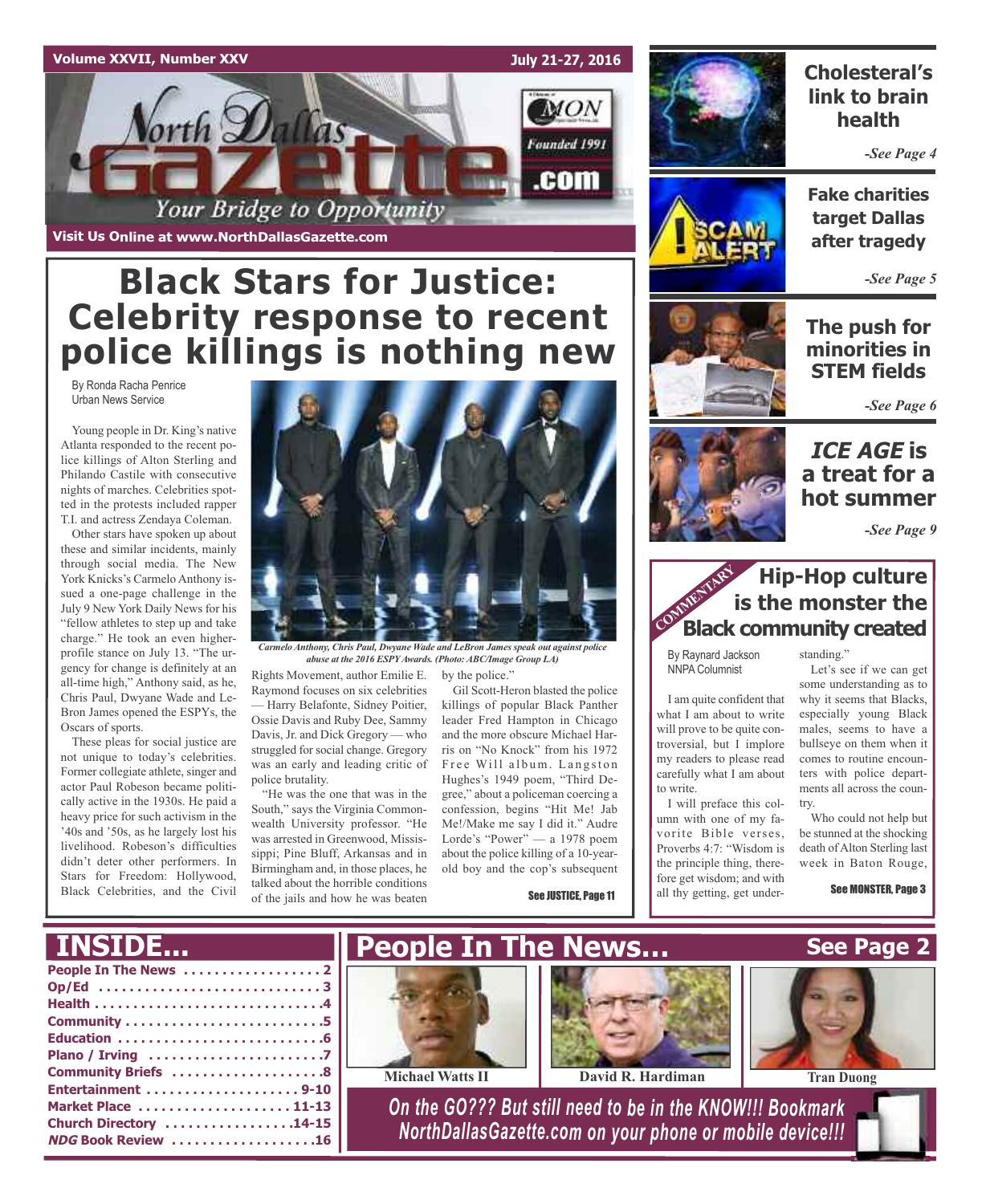#### **People in the News www.NorthDallasGazette.com**

## **Michael Watts II**

By Michael Watts II *NDG* Special Contributor

The past eight weeks here at the *North Dallas Gazette* was an educational learning experience for me and I am highly grateful for this amazing learning opportunity. I was fortunate to have amazing coworkers that took the time out of their schedule to get to know me.

When I first started at *NDG*, I was nervous because I was going to go out into the real world and getting a taste of what my life would be like, once I gradu-



ated from college. In the beginning, my projects included going to Dallas City Hall and listening to the residents in the area complain about issues occurring in their neighborhood in hopes

### **David R. Hardiman**

A mysterious illness led David R. Hardiman on a long path of physical, mental and emotional turmoil. Then Bailey, a smart, intuitive and loving shih tzu, became his best friend, service dog and hero.

In the recently released Christian nonfiction book "Bailey's Remarkable Plan" (Brown Books Publishing Group), Hardiman shares his story of faith and perseverance. Born with a rare medical condition that eluded diagnosis for decades and later cou-



pled with post-traumatic stress disorder, Hardiman sometimes questioned God's plan for him. When Bailey entered his life as a puppy, Hardiman received

### **Tran Duong**

The North Texas Tollway Authority has awarded its annual Jere W. Thompson Jr. Scholarship to a firstgeneration college student with a special interest in architecture.

Tran Duong is a civil engineering student with plans to graduate in 2017. She attends the University of Texas at Arlington, where she participates in the American Society of Civil Engineers, the Society of Women Engineers and the Golden Key Honor Society.

While in school, Duong tutors math and engineering and is planning to participate in next year's Steel Bridge Competition sponsored by the American In-



stitute of Steel Construction and the American Society of Civil Engineers.

"I get mesmerized every time I look across a big city's skyline," Duong said. "By observing all the great engineering works around every day, I feel motivated as an aspiring engineer to learn more, work harder and explore."

a gift from God – one with a purpose and a plan.

the councilmember of their district would put a plan in motion to fix the issues going on in their local dis-

As time went on, I learned how to upload stories to the *NDG* website. I attended a couple of Dallas Independent School District's board meetings. There I listened to parents and staff members voice their opinions on certain issues going on in the district, like the new upcoming school year budget, the horrible conditions of South Oak Cliff High School and the plan to move the district headquarters six miles away from its current location.

trict.

nius dog who can recognize when I am about to suffer an attack," Arlington-resident Hardiman said.

Bailey alerts Hardiman, and she helps him deal with the horror.

"Bailey's Remarkable Plan" also cautions against judging those whose disabilities aren't obvious. Hardiman said service dogs and their owners often face challenges in public because people don't understand nor rec-

Tran DuongThe Jere W.

The scholarship assists

to continue their education or pursue their professional aspirations. NTTA established the scholarship in 2001 to ensure that highcaliber candidates continue to graduate from engineering programs at Texas colleges and universities. Since then, the Authority and its corporate partners

ognize federal and state laws that protect people with disabilities and their

> "Throughout my life, I've faced struggles and illness," said Hardiman, an entrepreneur and businessman. "Others' disabilities

Parents were not pleased to hear about the new loca-

Some of the stories that I did include, how the city of Dallas renamed the Continental Bridge after the city's first African- American Mayor Ronald Kirk, One of the last Tuskegee Airmen dying at the age of 94 and Hillary Clinton discussing her upcoming Economic Policies if she becomes

Some of my personal favorite stories that I wrote for *NDG*, include Nintendo's announcement about their upcoming Pokémon Sun and Moon games coming out later this year, A

tion's distance.

service dog or that he can't

focus story over self- published teenage author Larontay Chester, Dallas becoming one of the best places to live and the city council stories, because they help me learn about the issues going around in Dallas, so I can let my grandmother know what is going on in her community.

I have also written stories highlighting the amount of violence going on in America. A few of these stories included Alton Sterling, a young African- American male killed by the police in Baton Rouge. Philando Castile another young African- American male killed by the police in Fal-

have Bailey with him regardless of the laws.

Hardiman said that's why the book's message and information are so im-

"As we live longer and face more health issues, more people will rely on service animals," he said. For more information about "Bailey's Remarkable Plan" and to purchase books or e-books, go to BaileysRemarkablePlan.co m. It's also available on Amazon and Barnes and

portant.

Noble's websites.

Hardiman and Bailey welcome speaking opporcon Heights, Minnesota and five police officers killed following a peaceful protest in Downtown Dallas.

After the shooting of the police officers, I wrote two stories that were associated with the shooting. The first story was over how the doctors at Parkland Hospital reacted to the shooting and the scenery inside the hospital. The second story was over the memorial service, that the city of Dallas had to honor the fallen officers. A few of the guest speakers included former President George W Bush, the Chief of Police Chief David

#### See WATTS, Page 12

tunities. To schedule an event or to receive an autographed copy of the book, email BaileysRemarkablePlan@gmail.com.

"This book and my life are a testament to God's power and the blessings he offers," Hardiman said. "My story clearly defines by my life why it is so important to never give up, regardless of the difficulties and barriers that can be placed in the way of success. Taking the negatives and turning them into momentum can change the future to a positive."

have awarded more than \$90,000 in scholarships.

For more information about the Jere W. Thompson Jr. Scholarship Fund or to make a donation, contact The Dallas Foundation at 214 741-9898.

The North Texas Tollway Authority, a political subdivision of the state of Texas, is authorized to acquire, construct, maintain, repair and operate turnpike projects in the north Texas region. The nine-member board is comprised of Chairman Kenneth Barr; Vice Chairman Bill Moore; and Directors William D. Elliott, Matrice Ellis-Kirk, Mojy Haddad, John Mahalik, Michael Nowels, George "Tex" Quesada and Jane Willard.



*For the 411 in the community, go to www.northdallasgazette.com*

"She's a beautiful, geservice animals.

president.

may be more obvious, but that doesn't make my disability any less real." Hardiman said people are more accepting of serv-

ice animals in public places than in the past, but more education is needed. People scream at Hardiman that he doesn't have a

*2 | July 21-27, 2016 | North Dallas Gazette*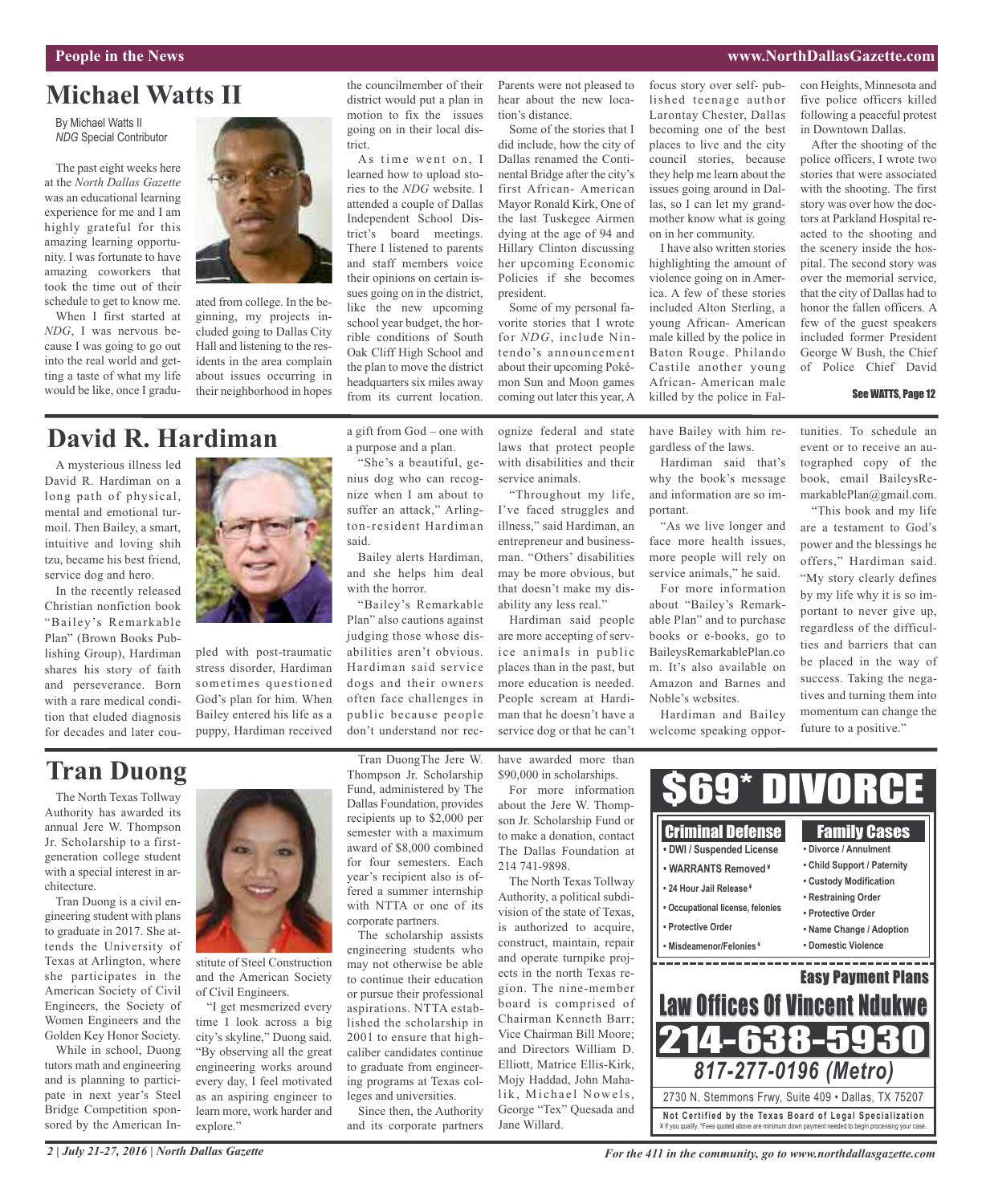#### **www.NorthDallasGazette.com Op-Ed**



*unsolicited material and reserves the right to edit and make appropriate revisions.*

> *"Do what you say you are going to do ... when you say you are going to do it.*

**Publisher's Office:** publisher@northdallasgazette.com

**Sales Department:** marketing@northdallasgazette.com

#### **Editorial Department:**

editor@northdallasgazette.com

### **Online:**

www.NorthDallasGazette.com www.twitter.com/NDGEditor www.facebook.com/NorthDallasGazette www.pinterest.com/NDallasGazette

### STAFF

**Chairman Emeritus** *Jim Bochum 1933 – 2009*

> **Religious/ Marketing Editor** *Shirley Demus Tarpley*

*Ruth Ferguson*

**Published By** *Minority Opportunity News, Inc.*

> **Web Master** *Todd Jones*

**Special Projects Manager** *Edward Dewayne "Preacher Boy"Gibson, Jr. James C. Allen*

**Community Marketing** *Nina Garcia*

### **Advisory Board:**

*John Dudley Myrtle Hightower Fred Moses Annie Dickson Cecil Starks Willie Wattley Coty Rodriguez-Anderson B. J. Williams Denise Upchurch Barbara Simpkins, ADVISORY BOARD SECRETARY*

*Jackie Hardy Terri Schlichenmeyer Nicole Scott Michael Watts McKenna Wierman Hope Oriabure-King*

**Contributing Writers**

#### **Production**

*Margaret Freelon David Wilfong*

#### **Advisory Board Committees:**

*Public Relations Planning and Implementation* Cecil Starks, CHAIRPERSON

*Business Growth Referral* John Dudley, CHAIRPERSO

*Program Policy Development* Annie Dickson, CHAIRPE

*Quality Assurance* Myrtle Hightower, CHAIRPERS Coty Rodriguez

**Why global terrorism will always be a domestic problem for the U.S.**

By Roger Caldwell NNPA Guest Columnist

President Obama underestimated the threat of ISIS, by calling the organization a "JV team" during his 2012 election campaign. This was a miscalculation in terms of his thinking and strategy.In 2016, many countries around the globe are trying to destroy this violent extremist organization as each terrorist attack attributed to the group is more brutal and violent than the previous one.

Jim Geraghty, a reporter from the "National Review" says that ISIS "controls a volume of resources and territory unmatched in the history of extremist organizations, makes \$3million per day selling oil on the black market, are battling for control of Iraq's largest dam and power supply for the city of Mosul, are spreading into Lebanon, are threatening to starve or

### **MONSTER,** continued from Page <sup>1</sup>

La.? Who could not help but be in tears at the heartwrenching death of Philando Castile in Minneapolis, Minn.?

Police clearly had Sterling on the ground with two policemen on top of him when one of the policemen shot him point blank in the chest, all under the guise of him having a gun in his pocket.

Castile was shot while following orders from a Hispanic-American policeman. The policeman was informed by Castile that he had a licensed gun on him along with his permit to carry; following the policeman's commands to show the documentation, he reached into his pocket to retrieve them and was shot and killed.

Even when Blacks follow instructions, somehow, we still end up dead.

Many Blacks feel like there has been an unofficial war declared on us, especially on young, Black males.

As tragic as these actions were, they should spark a larger, separate conversation about the images that we have created around Black life and Black culture. Regardless of these images, there is no justification for killing those young, Black men. Let's be clear about that.

For the past 30 years, we have created images of Blacks in the most negative of lights. For those who

would say it's just music, it's just a movie, it's just a reality TV show, I say now there is just another Black body lying in the streets of America.

Before you go to war, the first thing that is needed isto create a psychological operations campaign (psy-ops). This is a tactic that the military uses to marginalize its targeted population so that when the troops are sent in to destroy this group, there is little or no public outcry. Just look at how the U.S.

military vilified and demonized former Iraqi president Saddam Hussein and terrorist Osama Bin Laden, before we set out to kill them. Upon their deaths at the hands of the U.S. military, the American people cheered because we had devalued and marginalized them before the American people.

I can't help but ask the Black community, have we unleashed a psy-ops campaign on our own people?

In the horror movie "Frankenstein," Dr. Frankenstein did not set out to create a monster, but rather he was a scientist playing around in his laboratory. As a result of this experimentation, he created a monster that neither he nor society could control.

In a similar manner, one could argue that Blacks, specifically in Hip-Hop, have experimented in the laboratory called a recording studio; and by exercisslaughter 'at least 40,000 members of the Yazidi sect,' is organizing protest in the Netherlands, and is stepping up its recruitment of Westerners."

With the savage massacre in Orlando at the Pulse Nightclub, Americans understand that terrorism is local, and it can be down the street or around the corner. Many Americans thought that terrorism was global, and the majority of these extremist or-

ing their First Amendment Right to freedom of speech and expression through music, they have created their own version of Frankenstein.

In the beginning, like with Frankenstein, people marveled at this new creation and people were willing to pay to see and hear it. There was "Rappers' Delight," there was "The Message," and there was "Fight the Power." Then, the imagery and lyrics took a twisted turn under a perverted interpretation of the First Amendment called "keeping it real."

Now, the establishment, especially the police, had become the enemy. Hip-Hop was a counter-culture movement that turned into a monster that could no longer be controlled. Women became "bitches and hoes," men became hyper-sexualized thugs who were only out to force themselves on your daughters and to "Get Rich or Die Tryin.'" When rap music started, it was a verbal extension of the Civil Rights Movement of the 1960s in the spirit of the Dr. Martin Luther King, Jr. It was about the uplifting of our community and providing a voice to those often without a voice.

Then in the 1990s, rap took a more militaristic tone with the creation of "gangsta rap." This too, was a verbal extension of the Civil Rights movement, but more in the spirit of Malcolm X on steroids. These artists represented those in

ganizations operated internationally. But, now everyone knowsthat terrorism can happen anywhere at any time.

Terrorism raises the risk and cost of doing business, whether that business is diplomacy, manufacturing or sales. Insurance companies are forced to pay billions of dollars for claims by their customers, and the cost to insurers will be passed on to

#### See GLOBAL, Page 5

the "hood" who felt trapped and abused by the system. They felt like no one cared about them and that life was about the here and now – immediate gratification, so screw the future. They wanted to "get theirs now." They wanted to live fast, even if it meant dying young.

This ultimately led to the "thug" culture, personified by hit movies like "Scarface," "New Jack City" and "Carlito's Way," each glorifying the criminal lifestyle.

Then you had the crack epidemic of the 1990s with the violence that it brought into the hood. All these factors combined to create a narrative that Black life was worthless and that young Black males were a menace to society.

It's too bad the rap world didn't heed the words of Chuck D, KRS-One, Doug E. Fresh, Heavy D, MC Lyte, Kool Moe Dee, D-Nice, Daddy-O and others on the all-time classic, "Self Destruction," which had as its chorus, "Self-Destruction, ya headed for Self-Destruction."

*Raynard Jackson is founder and chairman of Black Americans for a Better Future (BAFBF), a federally registered 527 Super PAC established to get more Blacks involved in the Republican Party. BAFBF focuses on the Black entrepreneur. For more information*  $a$  $b$   $o$   $u$ *t*  $B$   $A$ *FBF*,  $v$  *i*  $s$  *i*  $t$ *www.bafbf.org. Follow Raynard on Twitter @raynard1223.*

*The North Dallas Gazette, formerly Minority Opportunity News, was founded in July 1991, by Mr.Jim Bochum and Mr.Thurman R. Jones. North Dallas Gazette is a wholly owned subsidairy of Minority Opportunity News, Inc.*

# **Editor**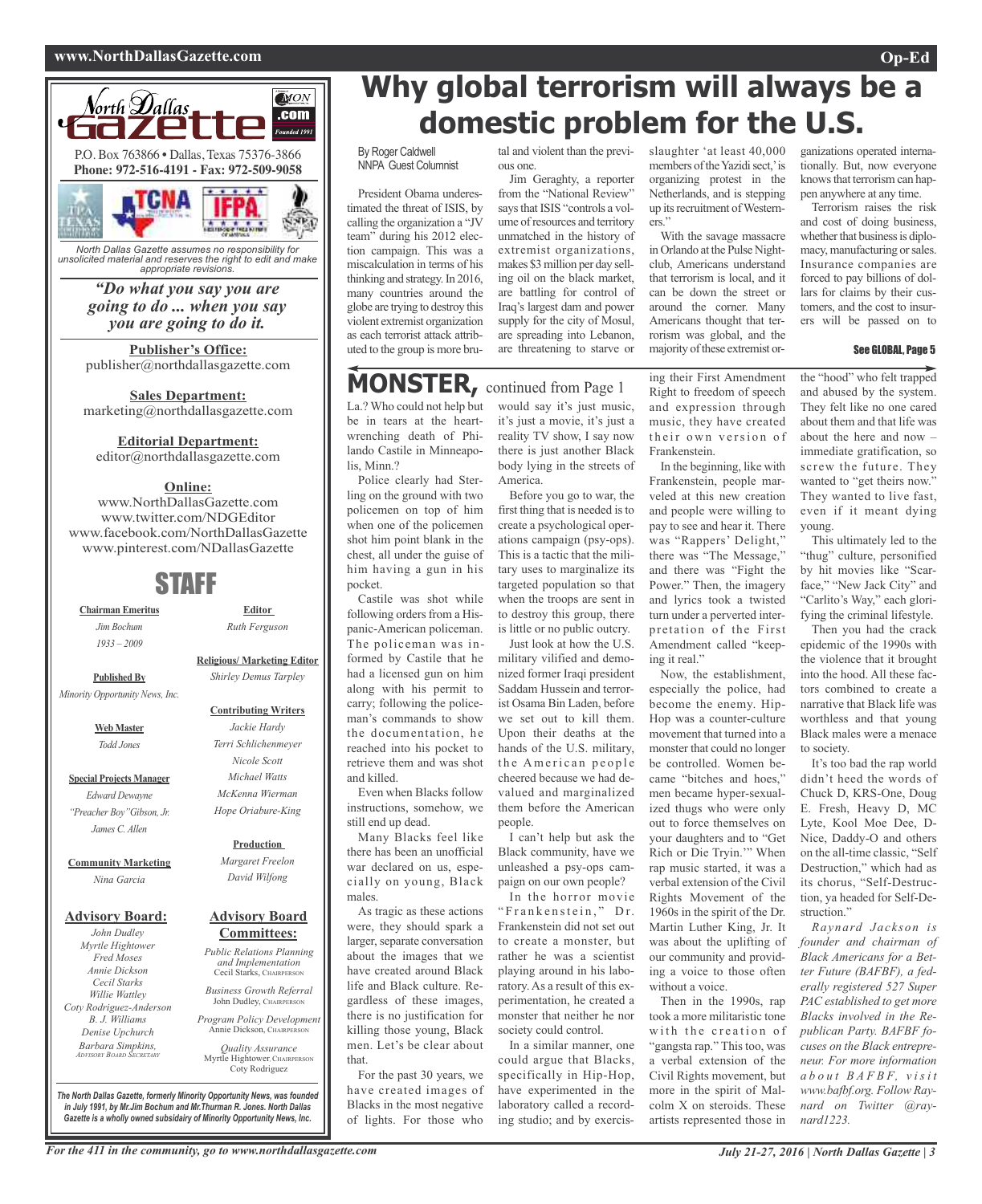#### **Health www.NorthDallasGazette.com**

# **McDonald's healthier menu will come at higher price**

Flickr

B: Michael Watts II *NDG* Special Contributor

Everybody's favorite GoldenArches might be raising its prices but also perhaps serving healthier options for customers. This will be a huge change to McDonald's because its customers have been accustomed with the low prices of the restaurant since it first opened.

According to MSN, Mc-Donald's plans on using more expensive ingredients. These new ingredients could raise prices on everything there. McDonald's choice to raise their prices could be



negative toward McDonald's competitive advantage.

The CFO of McDonald's had a few things to say about the different types of customers that come to McDonald's.

"There's a few different

types of customers." said Kevin Ozan, the CFO of Mc-Donald's. "There are some value seekers that look for kind of an entry-level price point value and they want to make sure that they're getting a deal at that point and then *Clive Darra / Flickr*

#### there are others we call deal seekers that kind of go around and look for the best deal around." "So we've got to be able to attract both types of customers in order to grow."

Ozan also clarified on MSN that not every McDonald's customer is looking for the lowest price. Only valve seeking customers look for the cheapest item. Deal seekers, on the other hand are looking for an item that provides a certain level of quality for the lowest price that exists in the market. They're still price- sensitive customers, but in a different style

than value seeking customers.

People care about being healthy because most of them want to live better stronger and healthier lives.

Well according to the 2015 Nielsen Global Health and Wellness Report, 43 percent of people consider food made with all natural ingredients very important to them.

McDonald's might be on to something, by offering healthier choices. They may go up in price, but you can believe that the customers that love to eat healthy will be running all through Mc-Donalds.

A recent survey compares some of McDonald's items with its local competitor Wendy's.

At McDonald's, customers can purchase an artisan grilled chicken for \$ 4.39, while Wendy's ultimate grilled chicken is only\$4.69. That's a 30 cent difference. McDonald's charges a \$1.29 for a Mc Chicken sandwich on their value menu and Wendy's only charges .99 cents for their Crispy Chicken sandwich.

Is McDonald's taking a gamble with their soon to be new plan?

## **Fluctuations in 'bad' cholesterol may be linked to worse brain health**

*Taka Umemura / Flickr*

Greater fluctuations in "bad" cholesterol levels may be linked to worse cognitive function in elderly adults, according to new research in the American Heart Association's journal Circulation.

In a study of European adults age 70 to 82 years old, researchers found that greater fluctuations in lowdensity lipoprotein cholesterol (LDL), or "bad" cholesterol, are associated with lower cognitive performance.

For example, study participants with the highest LDL cholesterol variability took 2.7 seconds longer on average to finish a cognitive test to name ink colors of color words written in different ink (for example, the word blue written in red ink), compared to individuals with the lowest variability.

"While this might seem like a small effect, it is significant at a population level," said Roelof Smit, M.D., lead study author and a Ph.D. student at Leiden University Medical Center



in Leiden, the Netherlands.

The link between variability and declining cognitive function was found regardless of average bad cholesterol levels or use of cholesterol-lowering statin drugs.

In addition, greater fluctuations in bad cholesterol were associated with lower brain blood flow and greater white matter hyperintensity load - which has been linked to endothelial dysfunction.

These results show LDL cholesterol variability may be important to neurocognitive function, Smit said.

"Our findings suggest for the first time that it's not just

the average level of your LDL-cholesterol that is related to brain health, but also how much your levels vary from one measurement to another," Smit said.

Measurements fluctuate because of diet, exercise, frequency of cholesterollowering statins and other factors, he said. However, these fluctuations might also reflect an increasingly impaired homeostasis; for example, due to age or underlying disease, added J.Wouter Jukema, M.D., Ph.D., senior author of the study and professor of Cardiology at the Leiden University Medical Center.

The research involved 4,428 participants from Scotland, Ireland and the Netherlands in the PROspective Study of Pravastatin in the Elderly at Risk. PROSPER participants either had preexisting vascular disease or were at a higher risk for developing the condition because of histories of hypertension, cigarette smoking or diabetes.

Researchers examined associations between LDL cholesterol variability and four cognitive measures: color-word test for selective attention, letter-digit coding to assess information pro-

cessing speed and pictureword learning to test verbal memory in two ways – immediate recall and delayed recall after 20 minutes.

Although the research population was European, the results may be applicable to Americans as their lifestyle patterns predispose them to the same set of clinical outcomes, Smit said.

But the results cannot be extrapolated directly to the general U.S. population because the study participants were older adults at high risk for vascular disease.

"These results add an important puzzle piece to the emerging evidence that vas-

cular risk factors are closely related to brain health," Smit said. "Our study is just the first exciting step. Further studies are needed to examine whether these findings could truly influence clinical practice."

*Co-authors are Stella Trompet, Ph.D.; Behnam Sabayan, M.D., Ph.D.; Saskia le Cessie, Ph.D.; Jeroen van der Grond, Ph.D.; Mark van Buchem, M.D., Ph.D.; Anton de Cr a e n , Ph .D.; a n d J . Wouter Jukema, M.D., Ph.D. Author disclosures are on the manuscript.*

*Bristol-Myers Squibb funded the study.*





indrease in total<br>Tre Dipitrispendi

Seattle and had a fine backer Metals. On a finite case of party and a fine on one of the teacher from the fine of the property of the property of the property of the property of the property of the property of the property

Relate Others to the model fills it miche and there is the total in a bid agend to regular primary the state of recent from the two states are allowed to the state of the state of the state of the state of the state of the

**Teen addiction traumatizes younger siblings**

CENTER CITY, MINN. —The unlimited freedom that summer provides for many preteens and young adults sometimes leads to first-time use of alcohol or drugs, which can open the door to the addiction trap and traumatize families, particularly younger siblings.

Two recent studies by the Substance Abuse and Mental Health Services Administration (Teen Study, Young Adult Study) indicate that June and July are when experimentation with these dangerous substances peaks. "What is disturbing is that

on an average June or July

day, more than 11,000 adolescents use alcohol for the first time," says Jerry Moe, National Director of the Children's Program, part of the Hazelden Betty Ford Foundation. "This can have lasting negative effects on

See TEEN, Page 16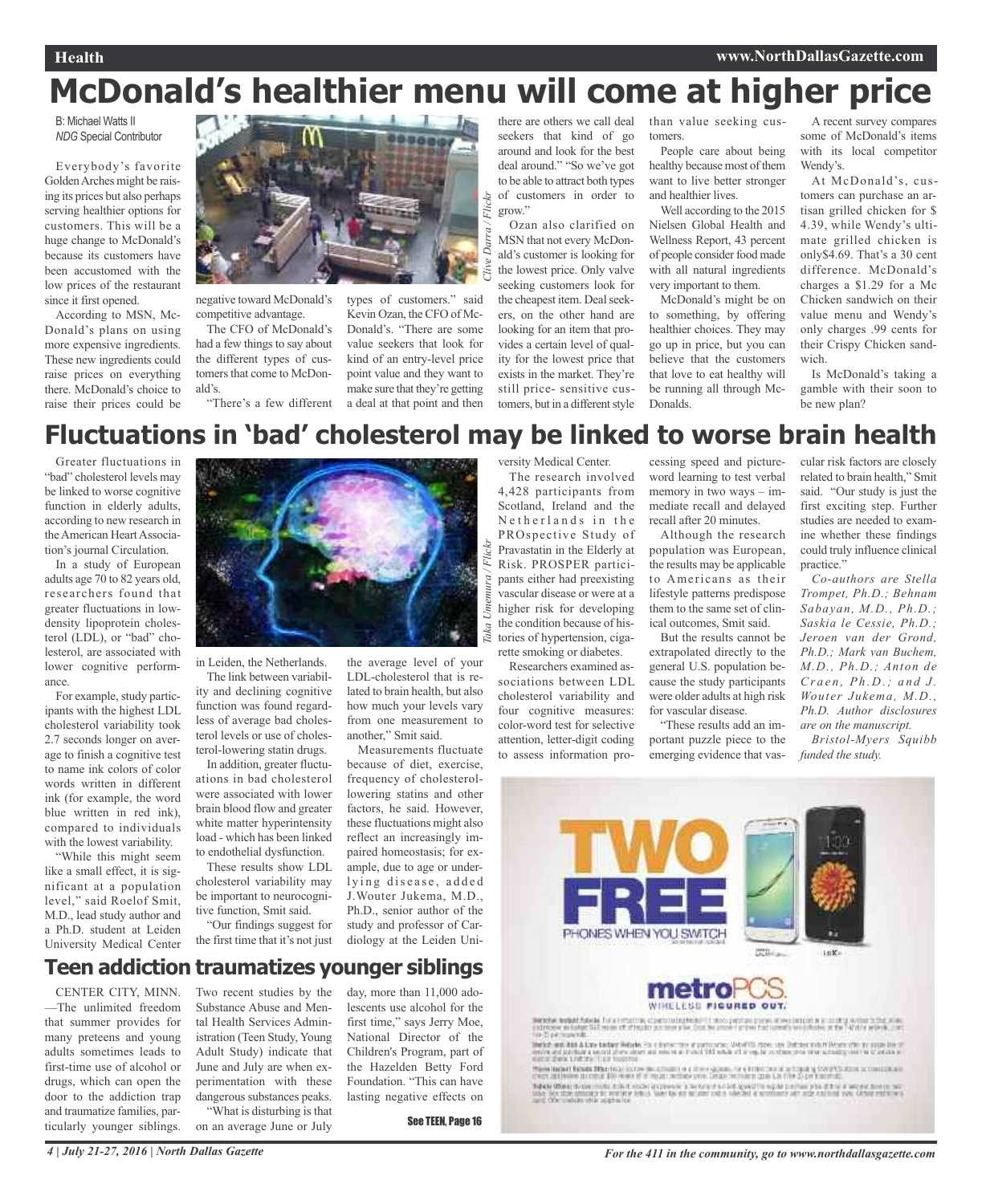### **www.NorthDallasGazette.com**

#### **Community News**

## **#DallasStrong Coffee with Cops slated for July 23**

Join local Dallas Police Officers for "Coffee with Cops" this Saturday, July 23 from  $8$  a.m.  $-11$  a.m. at the 1000 Commerce Street Mc-Donald's location. This is a special edition #DallasStrong "Coffee with Cops" that will include a presentation from McDonald's of Greater North Texas to the Assist the Officer Foundation. McDonald's will also be giving one free small Mc-Cafe coffee for all who attend. Stop by anytime between 8 a.m. – 11 a.m. to show your support and get to know your neighborhood officers. It is the Downtown

Dallas location at 1000 Com-

merce Street.

**Everson Walls is appearing at the grand opening of Conversations Coffee Bar**

Conversations Coffee Bar is having their official Grand Opening July 28. Several different events are schedule for the day, including a meet and greet with former Dallas Cowboy Everson Walls.

All drink items will be half price between the hours of 9 a.m. and 5 p.m. The official ribbon cutting will start at noon. Walls will be available 1 p.m. to 3 p.m. for autographs and a meet-and-greet. Jen Sewell, a face-painter with A Grateful Artist, will be on site from 2 p.m. to 5 p.m. for free face-painting.

are intended to help with funeral costs and assist the families of the five law enforcement officers killed in last week's horrific attack. While there are many le-

Conversations will also have a live SnapChat filter, available to be used at the coffee bar July 24 through July 30. Any person who sends a snap using the filter to the officialConversations SnapChat account (username convojava) will be entered to win an exclusive prize. Conversations offers sev-

eral different drink options for customers. In addition to dozens of craft coffees and signature blends and teas, the coffee bar also offers nitrogen infused cold brewed espresso on tap. Hot and frozen drinks are available.

Conversations Coffee Bar is located at 304 N. Ballard Ave., Wylie, TX.

## **Avoid fake charities related to Dallas police shootings**

AUSTIN – Texans are known for opening their hearts and their wallets to others in times of need. Attorney General Ken Paxton today encouraged any citizens who want to donate to the victims of the Dallas shootings to give compassionately, but give carefully.

The Dallas Police Department is directing charitable contributions to the Assist



the Officer Foundation, the Dallas Fallen Officer Foun-

### **GLOBAL,** continued from Page <sup>3</sup>

clients. These costs impact every kind of business, and no one has any idea when terrorism will end.

Cutting-off these organizations at their funding sources is a start in the right direction, but when an organization makes \$3 million per day, it is hard to figure out where the money starts and ends. The U.N. SecurityCouncil, passed a resolution to choke-off the funding sources for this extremist organizations, and have frozen millions of dollars in banks of countries that have been charged with supporting terrorist organizations.

There is a list of countries that sponsor terrorist organizations around the world, but different countries have different lists. Under President Obama, the State Sponsors of Terrorism List consist of only three countries, Syria, Sudan, and Iran. The list was created in 1979, and there has been as many as six nations on the list but in 2015, President Obama removed Cuba from the list, and it keeps getting smaller.

Just as there are no strict criteria or guidelines for a State Sponsors of Terrorism list, there are no rules for what constitutes a terrorist organization.By definition terrorism is inflicting violence or murder with horrific atrocities to people in a location, region or nation.In some circles around the world, many small countries are charging America with terrorism, with its killing and murder of civilians by President Obama's drone

campaign. In 2013, Obama said, "Strikes would be conducted, only if there were a continuing and imminent threat to the American people and only if there were near certainty that there would be no civilian causalities."

Foundation. All three funds

But documents show that the Pentagon and CIA have a 60-day window to act, when the president approves an attack. The media is questioning whether the 60-day window is too long, because things change rapidly in a war zone, and they claim there have been hundreds of civilian deaths with Obama's drone campaign.

Last week, Obama's ad-



**Equal Opportunity Employer** 

ministration said the United gitimate charities, there are also fraudulent ones that prey on the generosity of Texans. Do not get taken by scammers who may set up fake charities or funds to make money off the Dallas tributed.

States has inadvertently killed between 64 and 116 noncombatant civilians in drone and other lethal attacks against terrorism suspects in places not considered active war zones. This is hard to believe when in Orlando, with one shooting there were 50 deaths. There

tragedy. Be wary of anyone calling and asking for donations by credit card.

Con artists will sometimes send emails directing recipients to bogus websites that appear to be affiliated with credible charitable causes. Another warning sign is a vague appeal for money that does not specify how it will be used or dis-

have been over 400 drone attacks since President Obama has been in office.

Terrorism in 2016 and beyond, will be the most urgent and pressing problem in the world. When groups, organizations, and individuals prefer death over life, terrorism becomes a new paradigm that

Help combat charity fraud in Texas by reporting suspicious solicitations. Write down the date and time of the call, the organization's name, and the name and phone number of the solicitor.

You can file a complaint online with the Consumer Protection Division of the Texas Attorney General's Office.

disrupts socio-economic and cultural constructs with no simple solutions.

*Roger Caldwell is the president and CEO of On Point Media Group. Follow him at rogerpoliticalblogs.wordpress.com or em a i l c o m m e n t s t o jet38@bellsouth.net.*



*For the 411 in the community, go to www.northdallasgazette.com*

*July 21-27, 2016 | North Dallas Gazette | 5*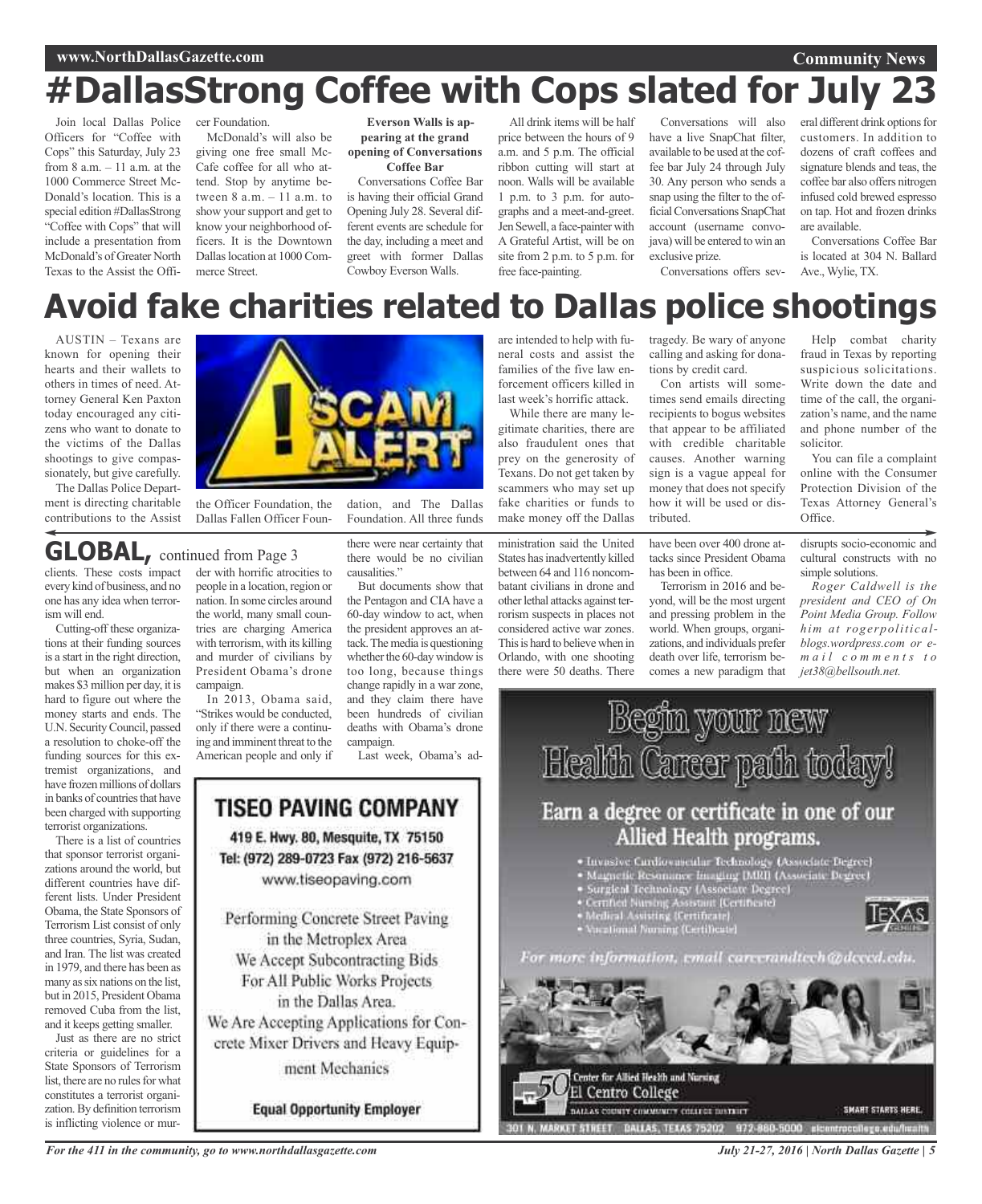# **100 Black Men, General Motors encourage young people to pursue stem careers**



*A young participant shares his art work during a workshop titled ""Bringing STEM Education to Life," at the 30th Anniversary 100 Black Men Convention in Atlanta, Georgia. (Todd Burford/Cadillac)*

By Brelaun Douglas NNPA/DTU Fellow *Atlanta Voice*

In an effort to boost minority participation in science and technology, 100 Black Men of America recently hosted a panel discussion with representatives from General Motors to encourage young minorities to think outside the box when it comes to their career paths.

This summer, 100 Black Men of America, an organization dedicated to educating and empowering African American youth, held their annual conference in Atlanta, Ga., that focused on topics like civic engagement and managing money. The event also included a panel discussion titled, "Bringing STEM Education to Life," a workshop geared towards getting youth interested in science, technology, engineering and math fields, commonly known as "STEM."

Panel members included Sherwin Prior, managing director for General Motors Ventures; Tobin Williams, executive director of human resources and corporate staff for General Motors; and Aaron Richardson, senior manager for IT development for General Motors who discussed how STEM was involved in something young boys often love: cars.

"[Technology] is absolutely essential. Over 33 years, the company that I work for [has become] a very different company," said Williams. "Thirty-three years ago it was primarily a manufacturing company. Three years ago it was primarily a finance company and today it's pretty much a software

company. We are continuously looking for individuals who have the capability in software. There is a blending in terms of the software skill capability between engineering and computer science."

Prior agreed, stating that STEM is all about " thinkers and problem solvers" and that the panelists were some of the people who drive the technology behind cars.

The panelists also talked about the challenges that the young people may face in an industry or career path where most people don't look like them.

In 2012-2013, Black males accounted for just 8.7 percent of the people who earned degrees in STEM fields, according to the National Center for Education Statistics.

"Opportunities are rarely convenient," said Richardson. "They're often disguised in something that seems like, 'oh, I got to do this,' or 'I can't do this, I can't do that.' It's always disguised in challenge. So I challenge you to think about that as you think about how you want to continue your learning in the STEM area to think about the sacrifices that you have to make that will ultimately lead to significant benefits in the long term."

Prior also told the youth not to be discouraged by the lack of diversity in STEM fields.

"It's about changing the narrative," he said. "Don't believe that African Americans aren't doing phenomenal fantastic things. They just aren't talked about in the media like they should be."

After the discussion, participants lined up to ask the panelists questions about how the technology in the cars worked and about the science and engineering that goes into building the cars. Questions included things such as what is the future of jobs for workers

when more and more jobs are becoming automated, how safe the vehicle is and what the future of the technologic capabilities of the car looked like.

Participants were then invited to draw their own cars and decide what type of technology, old or

#### See STEM, Page 13

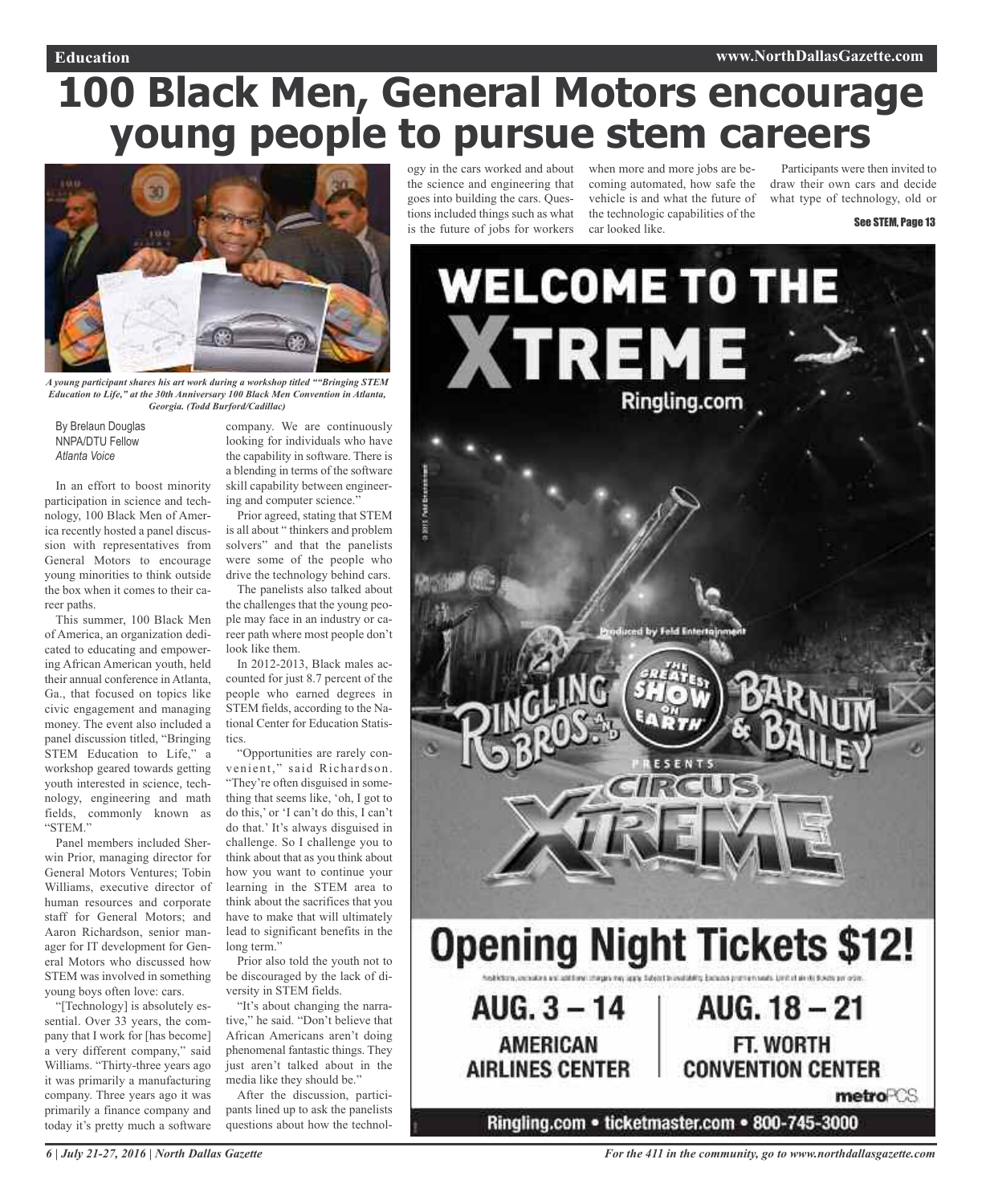## **Award applications available for projects and efforts between May 2015-2016**

Community awards highlight and celebrate successful local projects and organizations whose efforts have improved the community.

The City of Plano is currently making an effort to recognize those groups and individuals who have made the extra effort to make Plano a cleaner and more enjoyable place to live and work.

The following categories are available to be recommended for recognition:

• Organizations

• N e i g h b o r h o o d Group/Homeowner Association

- Non-profit
- Religious Organizations
- Educational Institution
- Community Partnership
- Adult & Youth Commu-
- nity Outreach

Schools, colleges, and private childcare facilities in Plano are recognized through the Environmental Institution Awards for their efforts to integrate environmental education into extracurricular activities encouraging students to make responsible environmental choices. Two categories are available:

• Elementary Level

• Secondary Level Applications are accepted May 1 through July 29, 2016. Get more details at plano.gov/eca.



**INJURED IN AN ACCIDENT?** 

Let Us Get You The Help & Money You Deserve

Win Free NDG

Prizes &

### **Irving community rallies to support police**

The Irving Police Department has been flooded with calls and emails offering support and gratitude for the work officers do. Irving PD assisted and supported the Dallas Police Department and the Dallas Area Rapid Transit (DART) police in the days following the downtown Dallas shooting last week. Irving police expressed its appreciation for the community on its social media pages this week.



We Also Handle Criminal Defense & Wills and Probate

Auto Accidents 18 Wheeler Wrecks Slip & Fall

(214) 749-0040

**Gina Smith & Associates** 141749-0040

Free Parsonol Injury Consultation

Tube

**Business owners invited to Midtown Express traffic impact meeting on July 27**

SouthGate Constructors is hosting June's Business Owner Task Force in the City of Irving at our field office. We would encourage all business and business representatives to come and learn about upcoming construction.

This meeting is intended for businesses along the Midtown Express corridor to learn about upcoming traffic impacts as well as ask project experts questions about construction near their business.

The meeting will be held Wednesday, July 27, from

9:30-10:30 a.m. at the SouthGate Constructors Field Office (2220 Chemsearch Blvd., Suite 100, Irving, Texas, 75062) Any businesses or busi-

ness representatives along or near the Midtown Express corridor is welcome to attend.

There is free parking on the northwest side of the building.

Please contact the Midtown Express Public Information team 72 hours in advance of the meeting should translation services be required.

### **Murphy police chief thanks local residents for support**

MURPHY - The terrifyingly tragic incidents that have unfolded recently involving the senseless acts against law enforcement officers around the country have left a trail of anxiety, worry and restlessness among many, including local

police officers.

"These horrific actions put everyone on a high state of alert," says Police Chief Arthur "Trey" Cotten. "But, they have also awakened a movement here in Murphy

See THANKS, Page 8



We are Hiring at **The Kraft Heinz Company** Garland

**Proud Makers of Famous Kraft Heinz Brands** 

> 2340 Forest Lane Garland, Texas 75042 Apply Today

### www.kraftheinzcompany.com



Giveaways! **Subscribers** Be among the first 100 NDG YouTube subscribers and

win prizes & giveaways to the hottest concerts and events in the DFW area.



Search for and subscribe to the North Dallas Gazette **Channel on YouTube** 

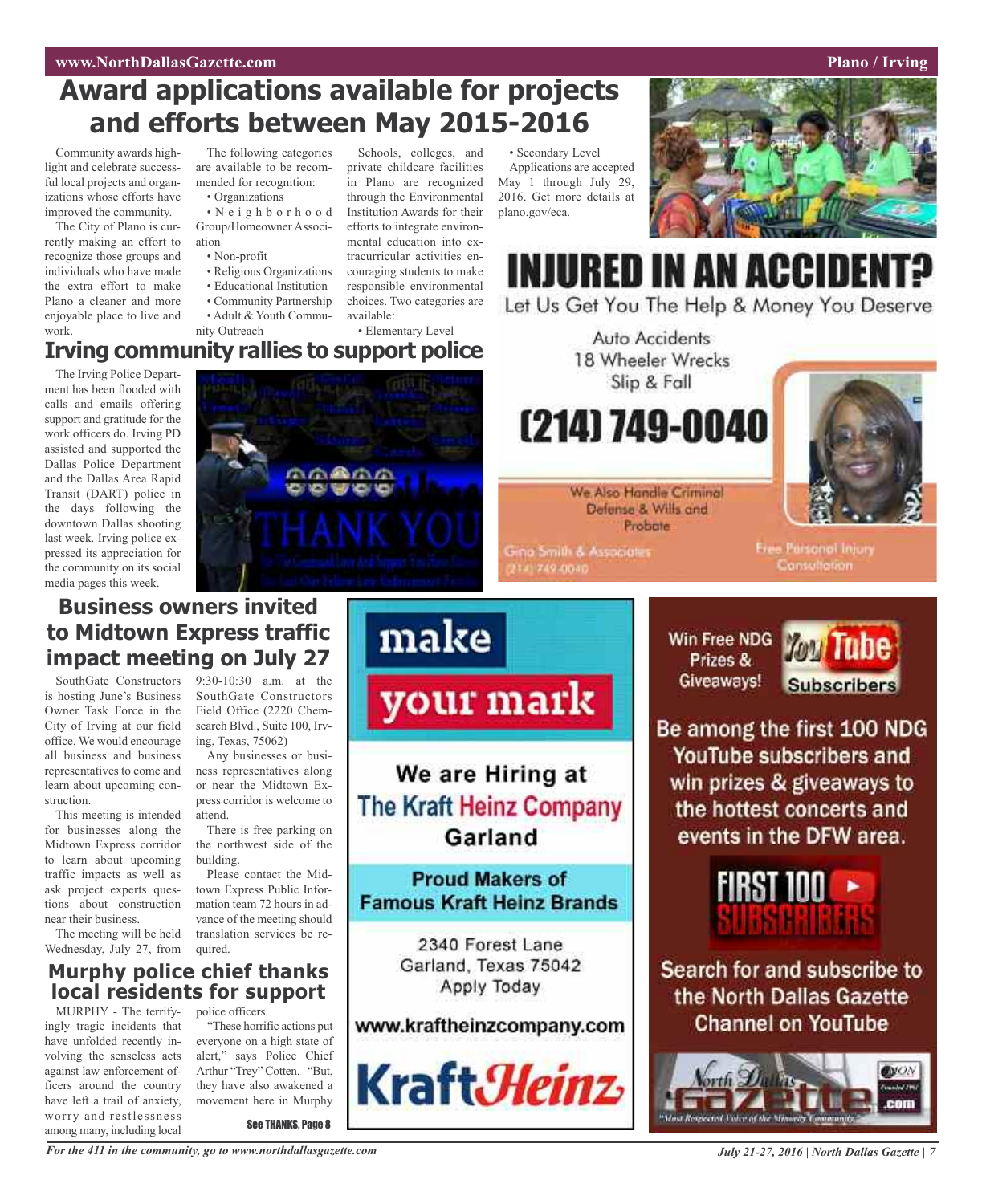### **Community Briefs**

#### **CARROLLTON Two positive traps reported, spraying continues**

Dallas County Health and Human Services (DCHHS) has confirmed two mosquito traps testing positive for West Nile virus (WNV) in Carrollton from this week's cycle of tests. These traps were collected from the mosquito management areas 4A and 7A. Area 4A is located between Rosemeade Parkway, Frankford Road, Josey Lane, and our eastern city limits. Area 7A is located between Broadway Street, Whitlock Lane, Belt Line Road, and Josey Lane. These areas can be viewed in greater detail at cityofcarrollton.com/westnile. The City of Carrollton conducts mosquito trapping in seven areas of the city each week of the mosquito season, April-October, and has collected a total of 91 samples so far this year.

### **DESOTO**

#### **Twelve DHS students earn Associate's Degree before High School Diploma**

DeSoto High School graduated the first cohort of the Collegiate Magnet Program students that earned both an Associate's Degree (60 college hours) from Cedar Valley Community College and their high school diploma! The group, affectionately called the Big 12, completed all 60 collegiate hours and earned their associate's degrees on May 12 at the Cedar Valley graduation program, a full three weeks before they received their high school diploma from DeSoto HS on June 2

The Big 12 included: David Ross, CJ Turner (DHS Salutatorian), Jewell Cooksey, Randall Moss, Azia Tisdale, Charles Uzuegbunam, Antonette Wilson, Taylor Green, Jalisa Abram,



*Twelve DHS students earned Associates Degrees while in high school. They include (left to right): David Ross, CJ Turner (DHS Salutatorian), Jewell Cooksey, Randall Moss, Azia Tisdale, Charles Uzuegbunam, Antonette Wilson, Taylor Green, Jalisa Abram, Khari Thomas, Brandy Lewis and Mia Shaw*

Khari Thomas, Brandy Lewis and Mia Shaw

### **GARLAND 'Breaking the Chains: The Stage Play'**

Award-winning director Snoop Robinson brings Dr. Pullum's memoir "Breaking the Chains: from Hurting to Healing" to the stage in this theatrical production. "Breaking the Chains…" tells the trials-to-triumph story of Dr. Pullum's life, from sexual abuse, domestic violence, teen motherhood, alcoholism and divorce to how her connection to and relationship with God has allowed her to overcome all trials.

The show will be held on Aug. 20 at 5 p.m. at the Plaza Theater.

Tickets: contact Pull-Corp Media Group at 225- 366-7855 or pmg@pullcorp.com. Fifty percent of the profits will be given to the Center of Empowerment for Families and Youth, Inc.

Celebrate our

IGTH PASTOR & WIFE

**ANY** 

Спокси Аннускиет

Hecording To His

Calling And Purpose

purpose."

"And we know that all things work"

Chainman 1716 Transfy Valley Dr.

together for good to them that love God, to

Carmilton, TX 75000

*Romany 8:28* 

them who are the called according to his

Serving God with us!

#### **RICHARDSON Bowl for Kids Sake event schedule for July 30**

Hundreds of Big Brothers Big Sisters supporters, volunteers, matches and community advocates will attend the signature Bowl for Kids' Sake fundraiser. This fun annual event helps raise much-needed money to create new matches between "Bigs" and "Littles" that will make a lifelong impact in children's lives. Global anti-aging company Nerium International is the official host of this year's tournament. During the event, bowlers have the chance to win \$1,000 for the charity by knocking down the Nerium International "Golden Pin". Nerium Ripple Foundation will match funds up to \$10,000 in support of BBBS Lone Star children.

The event is scheduled for Saturday, July 30 from Noon to 2 p.m. at AMF Richardson Lanes located at 2101 N. Central Expressway in Richardson

6

Pastor Billy R. & Shelley Robinson

### **Dallas Baptist grad turns entrepreneur to raise money for fallen officers' families**

"Dallas is my home and these officers put their lives on the line every day," said Benjamin, owner of Hive-Create, a graphic design company. "People can buy the sign, decals and shirts online and we will deliver them locally anywhere in the Dallas-Fort Worth area. Businesses can buy the signs in bulk and we'll donate 100% of the proceeds to ATO. If a business wants to be a pickup location, we can supply the signs to them and people can either buy

officers' families.

Sales of #DallasStrong merchandise to benefit the Assist the Officer Foundation

Noah Benjamin, a recent graduate of Dallas Baptist University, is hoping to raise \$100,000 for the Assist the Officer Foundation in Dallas. Benjamin was deeply touched by the recent shootings of Dallas police officers, so he's trying to raise money for the fallen

### **THANKS,** continued from Page <sup>7</sup>

and elsewhere that demonstrates how much we as law enforcement officers are cherished."

The Murphy Police Department has been on the receiving end of an overwhelming level of support from residents and local businesses in the form of words, actions and goods. Even though the City of Murphy has not directly experienced any of the negative consequences of Dallas, Baton Rouge or any of the other affected communities, the local response in support of the police force has nonetheless impressed the Chief and members of the department.

"No words can truly express my gratitude for how our citizens have responded

ПСТ 31, 2016

**LEODAM SERVICE** 

PRAISE

 $-146$ LORD during this challenging time in our history," said the Chief. "I am in awe of the incredible outpouring of love and compassion that we have seen at the Murphy Police Department. Our spirits have been rejuvenated, making us whole again.'

Murphy's lengthy history with respect to the close relationship between residents and law enforcement has been extremely positive, demonstrated by the high participation rates in community policing programs like Neighbor 2 Neighbor, Citizens Police Academy,

the merchandise at the business or pick them up with proof or purchase from an online sale.

"We just want to cover the city with signs proclaiming our support for law enforcement officers."

#DallasStrong merchandise ranges from a \$5 decal to a \$20 t-shirt or \$25 yard sign. Aminimum of 50-percent of each purchase will be donated to ATO Dallas.

To order #DallasStrong merchandise, or for more information, go to www. dallasstrongsigns.com.

Youth Citizens Police Academy, Explorer Post activities, Drug Take Back, School Resource Officer program, and many other informal outreach campaigns.

Addressing the community, Chief Cotten acknowledged the outpouring of support. "Thank you for all you have done for us," he said. "The spirit you have shown these past few weeks is something we can build upon to help all of us bridge gaps and improve relations in our communities."

Serving and protecting remains as the ultimate goal, he said, pledging to continue to do so to the best of their ability.

972-509-9049



**North Dallas Gazette** 



国昌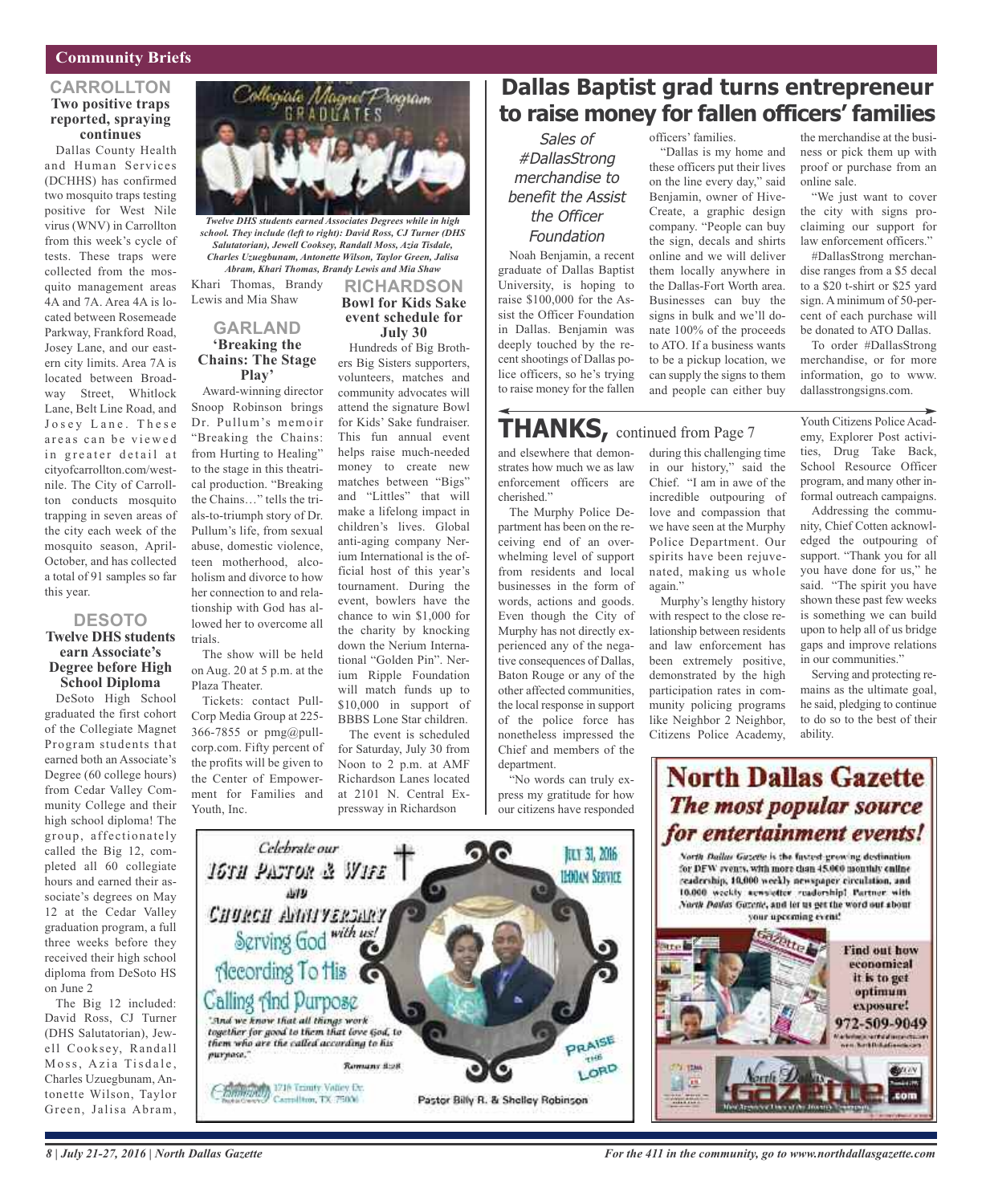## **Beat the heat with Ice Age**

By Dwight Brown NNPA ilm Critic

It's official. This is the year of animation. So many films from the genre are sprouting up like spring daisies that it's making the Oscar race for Best Animation Feature Film a nail-biter. And it's only midyear. Add to the list of strong contenders the fifth chapter in the "Ice Age" franchise, a doozy of a yarn that couples the creation of the planets with earth's impending doom by a runaway meteor. The farfetched story gives kids a crash course in astronomy and planetary science, while they follow the antics of their favorite prehistoric animals.

This fantasy adventure film is squarely aimed at children and tweens. The movie abounds with very



*Queen Latifah and Keke Palmer lend their voices to Ellie and Peaches in "Ice Age: Collision Course. (20th Century Fox)*

mild action, silly perilous situations, comic violence and rude humor that never crosses the line. You could show this film at a Sunday school fundraiser and not be embarrassed. For adults who crave double entendres that go over their offspring's heads—no dice. The script by Michael Wilson, Michael Berg and Yoni Brenner, with a story by Aubrey Solomon, is almost saintly in its family-friendly, storytelling approach.

very soft, light color (Michael Knapp art director), but the sci-fi space sequences are dark and mysterious. The pacing (Erin Crackel and James Palumbo, editors) is slower on earth and manic in space. The musical score (John Debney, Oscar-nominated for "The Passion of the Christ") is rarely less than fanciful. And the camerawork hits the right angles (Renato Falcão, "Rio").

In outer space, Scrat (Chris Wedge), a dizzy See ICE, Page 10

Scenes on earth have a

## **Studio Movie Grill invites moms to 'Party Like A Mother'**

No one is perfect, especially when you have kids constantly screaming, throwing toys, drawing on the walls and refusing to cooperate.

Studio Movie Grill thinks mothers shouldn't feel guilty when they accidentally forget to pick up <sup>a</sup> kid from practice or when they ruin their homework by spilling <sup>a</sup> little bit of mommy juice on it. That doesn't make you <sup>a</sup> bad mom.

Every once in <sup>a</sup> while, though, every mom deserves to "Party Like A Mother," and that's exactly what Studio Movie Grill has planned. It's all tied to the release of the summer comedy Bad Moms, starring Mila Kunis, Christina Applegate, Kristen Bell, Jada Pinkett Smith, Kathryn Hahn and more.

SMG is offering two special deals for groups of 10 or more to enjoy this surefire hit movie –

• Girls' Night Out Package – includes movie admission, an entrée, an appetizer or dessert and <sup>a</sup> glass of SMG Cellars Cabernet or Betty's Blend, or <sup>a</sup> special Mother-Of-All-Ritas frozen margarita with <sup>a</sup> prosecco sidecar. All for just \$30 per person.

• Party Like A Mother Package – includes movie admission, an entrée, an appetizer or dessert and <sup>a</sup> glass of Chloe Red Blend 249 or Kung Fu Girl Riesling, or the special Mother-Of-All-Ritas frozen margarita with <sup>a</sup> prosecco sidecar. Just \$33 per person.

Both packages include <sup>a</sup> special Bad Moms souvenir wine glass (while supplies last) to remember your night out with the girls!

Space is limited, so gather your BFFs, schedule <sup>a</sup> babysitter, book an Uber and enjoy some time away from the little hellions. Really, you deserve it! (New Uber users are encouraged to use the code SMGBad-Mommy to receive \$20 off their first ride!)

"These Bad Moms play dates are going to be <sup>a</sup> ton of fun," said Julia S. Landrum, Vice President of Revenue Enhancement for

Studio Movie Grill. "Every mom deserves <sup>a</sup> night out on the town and we wanted to offer the perfect excuse to leave the kids behind and unwind for <sup>a</sup> couple of hours. The movie looks hilarious. In fact, I am hosting my own SMG play date!"

To add to the fun, Studio Movie Grill is holding <sup>a</sup> "Bad Mommy Moments" contest to show moms that they aren't alone when it comes to experiencing <sup>a</sup> complete mommy fail. To participate, pos<sup>t</sup> <sup>a</sup> photo of one of your worst mom moments on Instagram with the hashtag #BadMommy-Moments before July 21 for your chance to win the ultimate mommy play date: A free Party Like A Mother Package for you and nine of your closest friends!

Fans will vote online for semifinalists from July 22- 26, with the final round of voting to be held July 26- 29. Winners will be selected at 5 p.m. CST, July 29.

For more event and contest information, please visit studiomoviegrill.com/Story /badmomsplaydate.



\* FREEDOM TO SAVE \* **\* FREEDOM FROM INTEREST \*** \* FREEDOM TO CHOOSE \*



**RTBONUS** 

PLUS-

Go Further ford.com

that appearance is struct to the continued from the case of the structure of the client field of the field of<br>Also a term for the problem is a form of the client of the client management of the field of the field of the

*Do you have an upcoming event? Contact NDG Entertainment at jbrewer@northdallasgazette.com*

*July 21-27, 2016 | North Dallas Gazette | 9*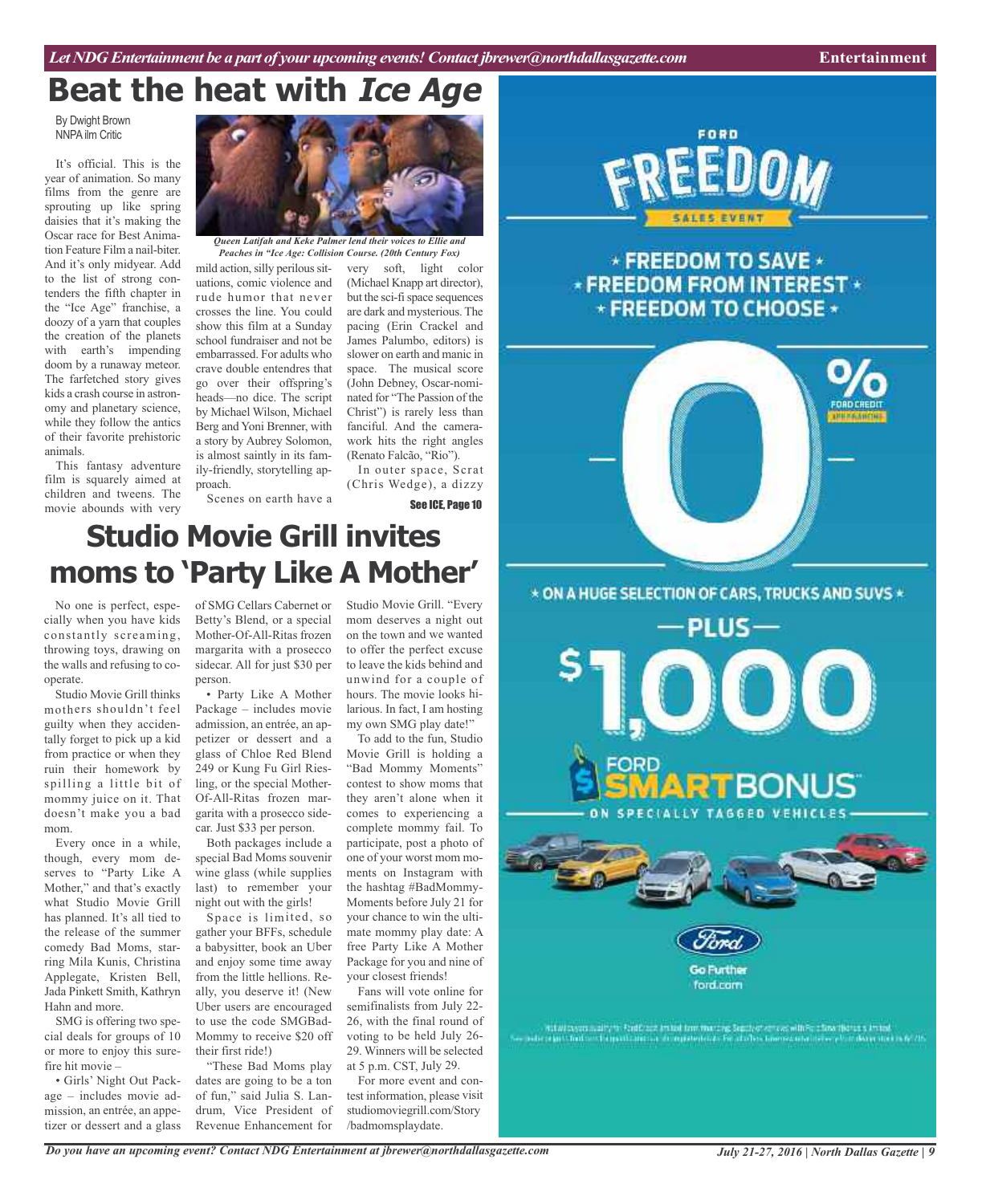## **Four options to consider during Dallas' Restaurant Week**

One of Dallas' most anticipated concepts from NL Group, **Cedar Grove**, has opened on Cedar Springs. The nature-inspired and whimsically designed restaurant and bar has transformed the former DISH Cedar Springs space into a modern forest featuring a farm-to-table menu created by award-winning Executive Chef Taylor Kearney and a selection of unique libations from Beverage Director and noted mixologist Trevor Landry.

• Participating Friday, August 12 - Sunday, September 4

• View menu for \$35 prix fixe dinners with \$19 wine pairings

• Cedar Grove Restaurant Week Menu

• Make reservations online @OpenTable or call

*Dallas is full of restaurant options, from exotic cuisine to upscale*

*takes on American classics (such as above from Front Room Tavern). Restaurant week gives Dallas diners a chance to sample from among the best chefs in town. (Photo: Front Room Tavern)*

(214) 522-3474

Established in 1984, **Dakotas Steakhouse** has been a Dallas dining icon for more than 30 years. Situated 18 feet below street level. Dakota's intimate

and impeccable service has made it one of the most romantic restaurants in the city. Executive Chef Joseph Hoffmaster pays homage to classic steakhouse dishes

ambiance, timeless style,

"You're so beautiful you take my lisp away." Co-directors Mike

Thurmeier and Galen T. Chu keep the pressure on. Time is ticking away. The animals have just 100 minutes to escape an earth-shattering demise. The young male mammoth and his skeptical future dad-in-law have to find common ground. Sid must court Brooke. Buck must evade a mean trio of high-flying dromaeosaurs, who he has pissed off. There's enough action to sustain the film. School is out. This is the kind of innocent retreat from everyday routines that kids

saber-toothed squirrel, is at it again. He's trying to crack open his prized but never cooperative acorn. Somehow his mischievous antics find him on a flying saucer in outer space and where his actions cause the creation of the planets, or something akin to "The Big Bang." A byproduct of his accidental endeavors is that a meteor shower is headed towards earth. And one gigantic meteor in particular could devastate the world. Holy apocalypse! Francine (Melissa Rauch) and that brings up a whole host of abandonment issues. Then during Ellie and Manny's anniversary party, asteroids rain down on everyone like bombs and Manny leads the herd to a shelter in a deep cavern. Buck (Simon Pegg) a weasel (no insult intended), discovers a stone pillar with engravings that state that a previous asteroid storm had nearly wiped out the animal population.And according to his findings they must go to the previoussite to find a way to avoid obliteration. **ICE**, continued from Page 9

Back on Earth, Manny (Ray Romano) a woolly mammoth who has led a ragtag group of animals during the Ice Age, is nervous about his daughter Peaches' (Keke Palmer, "Madea's Family Reunion") impending marriage to Julian (Adam Devine, "Mike and Dave Need Wedding Dates"). Manny's mate Ellie (Queen Latifah) doesn't want the couple to move far away.

Meanwhile Sid (John Leguizamo), a slovenly ground sloth, has just been jilted by his girlfriend



with family style accompaniments. The expansive cocktail list features oldfashioned specialties, such as the rye-based libation, Oil Money, and the traditional sidecar, the French Revolution. At Dakota's, the proof is in the steak!

• Participating Friday, August 12 - Saturday, August 27

• View menu for \$45 prix fixe dinners with additional wine pairings offered

• Dakota's Steakhouse Restaurant Week Menu • Make reservations on-

line @OpenTable or call (214) 740-4001 Located in one of Dallas most desired neighborhoods, **DISH Preston Hol-**

**low** is an award-winning 4 star restaurant with a menu focused on fresh, simple comfort food and craft

cocktails set in a vibrant atmosphere. The food forward approach conceptualized by NL Group is led by Executive Chef Garreth Dickey and enhanced with extensive cocktail and wine lists developed by Beverage Director and noted mixologist Trevor Landry and Sommelier Brandon Smoot. • Participating Friday, August 12 - Sunday, September 4

• View menu for \$20 twocourse lunches and \$35 three-course dinners, both available with \$25 wine pairings

• DISH Restaurant Week Menu

• Make reservations online @OpenTable or call (469) 941-7932

Located in the Hotel Lumen, **Front Room Tavern** features upscale, mod-

ern Americana dishes in a sleek and artful environment. Reimagined by the NL Group in 2014, this boutique restaurant is a haven for those desiring an experience with their travels. Under Executive Chef Taylor Kearney, Front Room Tavern has found its footing through seasonal fareand a noted charcuterie program.

• ParticipatingFriday, August 12 - Sunday, September 4

• View menu for \$20 three-course lunches and \$35 three-course dinners, both available with \$19 wine pairings

• Front Room Tavern Restaurant Week Menu

• Make reservations online @OpenTable or call (214) 219-8282



*NDG Entertainment Ticket Giveaway!!! Follow North Dallas Gazette on Facebook, Twitter and Instagram to keep up on all the latest!!!* **Enter to Win! Ticket Giveaway**

*10 | July 21-27, 2016 | North Dallas Gazette*

*Do you have an upcoming event? Contact NDG Entertainment at jbrewer@northdallasgazette.com*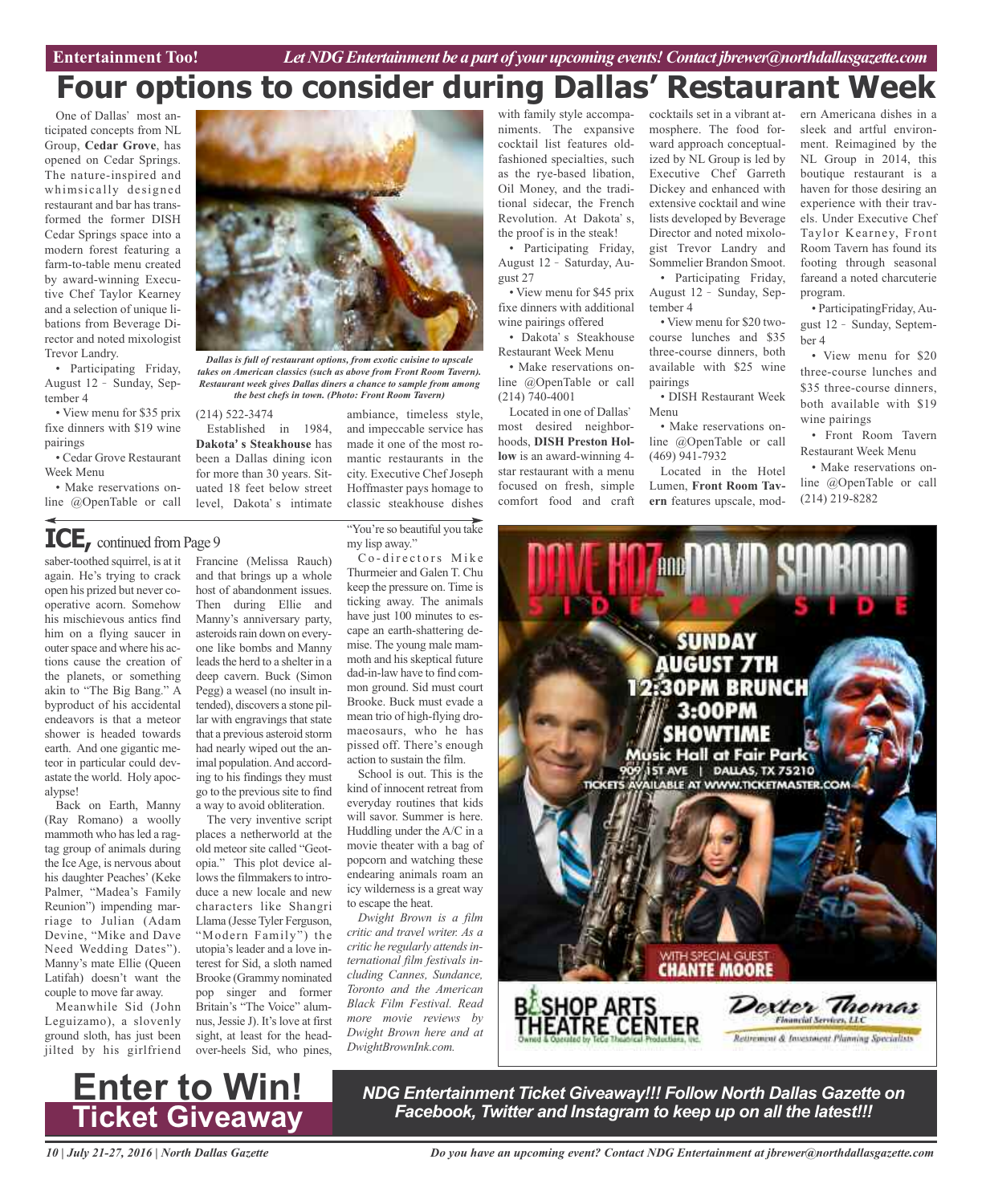### **Marketplace**

### **FlexJobs identifies companies seeking freelancers in prime career fields**

BOULDER,CO—Nearly 34 percent of U.S. workers now freelance, and amongst millennials that figure rises to 38 percent. With interest in freelancing growing among professionals, and employers hiring for more freelance workers, FlexJobs has identified companies recently hiring freelancers in five in-demand career fields.

"The way we define work is continuing to change, and freelance work is increasingly--and deservedly--being taken seriously as a viable, professional career option," said Sara Sutton Fell, CEO and founder of FlexJobs. "Freelance jobs can be a winwin for both companies and

professionals, as it helps companies connect to the best talent for their projects and manage their staffing commitments in a more nimble way, while in turn allowing professionals to have more control over their career, schedules and workload."

Half of freelancers value their work flexibility so greatly they would not consider taking a traditional job. Sixty percent of the freelance workforce actually make more money freelancing than they did in traditional employment.

Companies that have frequently posted freelance jobs since May 2016 in five in-demand career fields are as fol-

## **JUSTICE,** continued from Page <sup>1</sup>

acquittal — minces few words. "Today the 37 year old white man/with 13 years of police forcing/was set free," it reads.

Hip-hop artists have long addressed police brutality and killings. "In the '80s and '90s, you had artists who were political or conscious," says Bakari Kitwana, formerly an editor with The Source and author of Hip-Hop Activism in the Obama Era. Although many cite N.W.A.'s aggressivelytitled 1988 hit "F\*\*\* Tha Police" as the prime example of this activism, the West Coast group also stood alongside more politically grounded hip-hop artists such as Public Enemy ("Fight the Power," 1989).

"[Young people] are finding out about some of these cases because of social media," says Kitwana. "Hip hop was that communicator before social media."

Hip-hop artists, even some unexpected ones, still get political about police misconduct. In her verse on rapper French Montana's "New York Minute" (2010), Nicki Minaj cites the 2006 killing of Sean Bell, whom NYPD officers shot on his wedding day. Other artists, like relative newcomer Vic Mensa, opt to be more overtly political. His "16 Shots" focuses on a Chicago cop's fatal shooting of 17-year-old Laquan

McDonald. Mainstream artists per-

ceived as anti-police have faced genuine backlash. Following Beyoncé's Super Bowl performance paying homage to the Black Panthers, a previously unknown group, Proud of the Blues, called a protest in New York that reportedly no one attended. Also, the Coalition for Police and Sheriffs (C.O.P.S.) staged a small demonstration when Beyoncé's tour stopped in her native Houston. Opposition on social media, however, has been more p r o n o u n c e d . J e s s e Williams' passionate, antiracism BET Awards speech, which also touched on police killings, sparked a petition to boot him from the cast of Grey's Anatomy. Potential backlash has not

silenced some stars.

Compton rapper The Game used social media to report a secret meeting he organized with 100 black celebrities. Comedian Rickey Smiley hosted a more traditional town hall on July 12 — dubbed #StrategyForChange — at the House of Hope Church near Atlanta. Hundreds attended a passionate discussion that included rappers/singers 2 Chainz, Jeezy, David Banner, Lyfe Jennings and Tyrese, Dr. King's daughter Bernice King, and his comrade Rev.

lows:

Medical & Health: Carolinas Healthcare System, Altegra Health, and Calian have recently recruited freelancers for medical and health jobs. Clinical psychologist, medical coder, and clinical nurse are examples of recent freelance job postings in medical and health.

Education: Achieve Test Prep, K12, and Edmentum have recently recruited freelancers for education jobs. Virtual teacher, adjunct faculty, and instructional designer are examples of recent freelance job postings in education.

Project Management: Facebook, BBC Worldwide, and

#### C.T. Vivian.

Speaking out is deeply personal for Smiley. As a young man, the Birmingham native marched to protest white police officer George Sand's killing of Benita Carter. Sand fatally shot Carter, a friend of Smiley's mother, in her back as she sat in her car. Carter is one reason why Smiley sees

Razorfish have recently recruited freelancers for marketing jobs. Product manager, sourcing manager, and program manager are examples of recent freelance job post-

ings in project management. Computer & IT: VMware, IBM, and CompuCom have recently recruited freelancers for computer and IT jobs. Web developer, senior network engineer, and systems administrator are examples of recent freelance job postings in computer & IT.

Accounting & Finance: Royal Bank of Canada, American Express, and Bloomberg have recently recruited freelancers for accounting and finance jobs. Firisking his fame as an obligation.

"I can't sit here and live off of folks, live off of my people, who listen to The Rickey Smiley Morning Show and watch Rickey Smiley For Real and come out and see me perform every weekend and not stand for them when they need something."



### **We buy 1998-2006 Models**

- *• Must be in good running condition*
- *• Title must be free from liens*
- *• Easy steps to follow, hassle free selling processing. No ad posting, no games with dealership sales.*

*• Quick transaction, you get your*

*cash fast. We pay you on the spot.*

**Call today for appointment at your location 1-972-432-5219 Leave message if no answer, someone will get back to you.**

nancial analyst, accountant, and fraud officer are examples of recent freelance job postings in accounting and finance.

The above categories do not include jobs from staffing agencies in order to highlight companies that hire freelancers directly. However, staffing agencies who hire a large number of freelance job in the FlexJobs database include Kelly Services, Real Staffing, Eagle, and Creative Group.

For more information, visit https://www.flexjobs.com.



Fax Information To: 972-509-9058 Call: 972-432-5219 (Leave Message)

**Email** inquiries1909@gmail.com



A TICKETSURANCE MEMBERSH P PLAN SUBSIDIZES THE COST OF FEES AND FINES RESULTING FROM AN ACCIDENTAL INFRACTION OF YOUR LOCAL OR STATE LAW

A TICKETSURANCE **PLAN CAN PROTECT** YOUR BUDGET FROM UNEXPECTED, **COVERED SITUATIONS** LIKE:



missionen O Stäbiniste O forbatteritzentalen O kilopolitikkerra mak unterstationsmittight reprint that memorials in

*July 21-27, 2016 | North Dallas Gazette |11*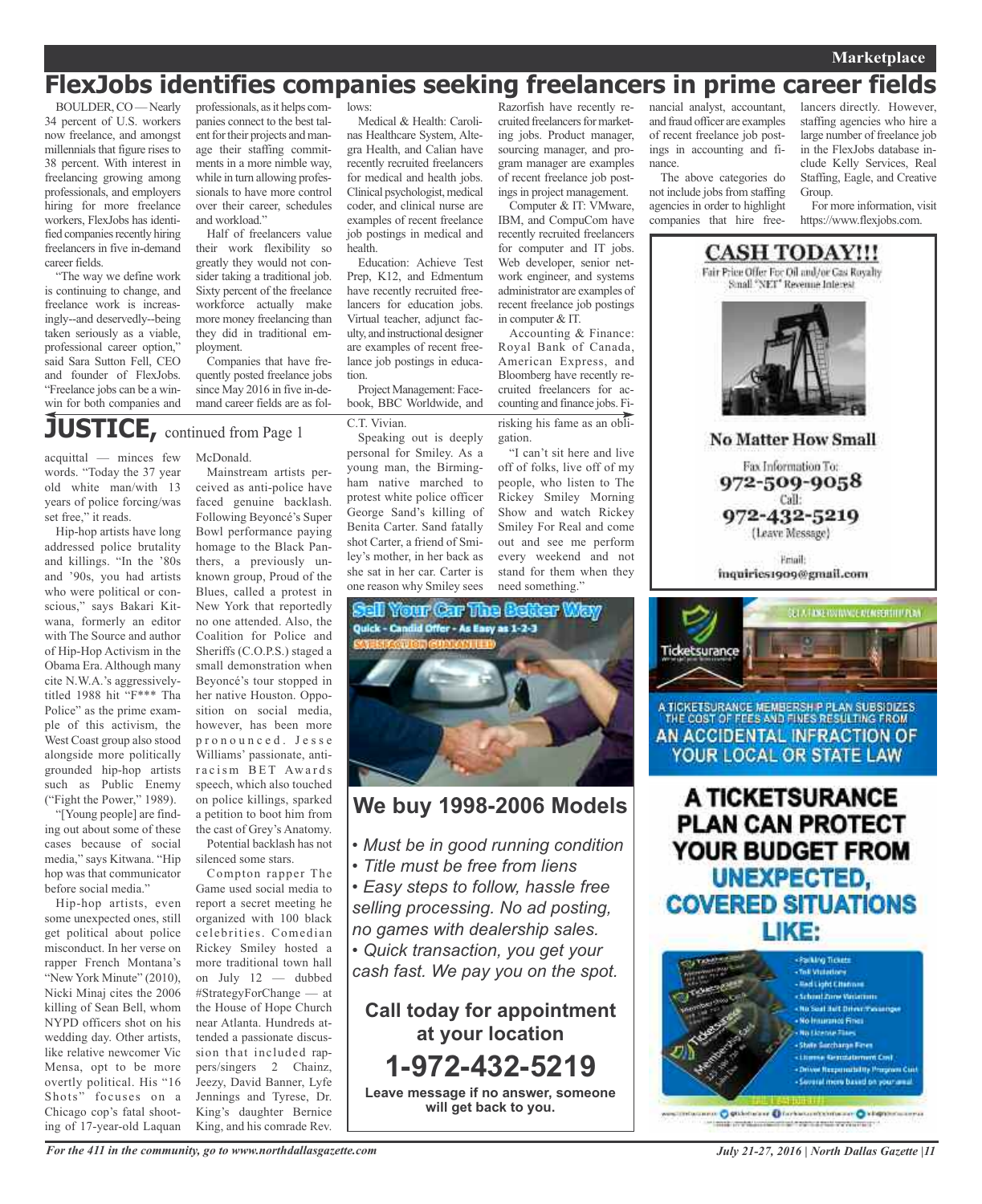### **Five ways to encourage good saving and spending habits in your children**

By Nathaniel Sillin

How often do you discuss money with your children? If your answer is "not often," you're not alone.

There is an opportunity to help your children form strong spending and saving habits at an early age, and doing so can have a concrete impact on their futures. For example, recent research suggests that children with savings – even as little as \$1 to \$499 – are four times more likely to go to college than children with no savings at all. There are many reasons why it's beneficial for children to learn how to manage

money from a young age, and getting started sooner rather than later can drastically shape your children's financial futures for the better. Here are five ways you can

encourage your children to develop good saving and spending habits.

Find a balanced allowance. One reliable rule of thumb for weekly allowance is to give your children \$1 for each year of their age. For example, if your child is eight years old, you would give her or him an allowance of \$8 a week. Of course, one size does not fit all, and you can adjust this allowance to fit your family rules and values.

presents a great opportunity to teach your children how to differentiate wants from needs. Set a firm school shopping budget, and make a list with your children of what they need for school. Go over their list to see which items are really necessary versus which items are wants. Once you've determined what they need, help them calculate how much is left in the budget to spend on wants. Consider rewarding your children by giving them the surplus money to spend as they choose – but only if they've covered all of their

Reward them for saving. Back-to-school shopping necessary supplies first. If you have a teenager who's hoping to drive a new car soon, consider matching his or her savings.

Take them to the bank. Middle school is a good time to replace that savings jar with a savings account, and if your children have been saving cash for years, it can be very rewarding to take that money to the bank or credit union and open their first account with it. This is a great way to introduce them to the concept of interest, and how savings accumulate over time when left unspent. Visit the Consumer Financial Protection Bureau's website for

print journalism. You get to learn how a newspaper is set up, the different sections in a newspaper, how to

write a story for one and most importantly, the real life experience of what adults go through every day.

Once again, I'm highly grateful for this learning opportunity and I strongly feel that this experience will more information on savings accounts for children.

Talk to your children about essential expenses. As your children enter high school, you may want to consider delving into more complex financial concepts with them. If your teen has a paid job, review their paycheck with them and explain where the money goes and why – for example, if money is withheld for tax purposes. Or talk to them about the larger expenses on the horizon, whether it's a car or college tuition, and discuss all the financial pros and cons of these investments.

Earning income through

help me to become a better journalist than I am now.

*Editor's Note: Michael truly grew through his internship and provided us with an opportunity to have feet on the grounds during one of the hottest stories in the city and the nation. We wish him all the best and welcome him to write for us in the future.*

hard work is one of the best ways to learn the true value of money. Encourage your children to earn money, whether it's through setting up their own lemonade stand, doing chores around the house or neighborhood, or, if they're teens, getting a parttime or summer job.

The best way to help your children build solid financial skills is through practical, age-appropriate lessons, which are relevant as they grow into young adults.

*NathanielSillindirectsVisa's financial education programs. To follow Practical Money Skills on Twitter: www.twitter.com/PracticalMoney.*

*If you are interested in applying for an internship please send an email to editor@northdallasgazette. The email should include NDG Fall Internship in the headline and links or attachments of your recent writing samples. If your school requires on-going evaluations we are happy to complete any documentation as needed.*

WATTS, continued from Page 2

Brown and President Barack Obama.

As a journalist, being at *NDG* has helped me a lot. It further taught me the importance of teamwork. A newspaper facility is like an assembly line, if you don't complete your part, then everybody gets delayed and then production of the paper gets off track. I have also learned the importance of time management. When you are writing for a newspaper, you don't have all day to write a story. You need to get the information quickly and as accurate as you can to make a story.

story that is false. It will ruin your credibility as a journalist and it will also hurt the reputation of your company's organization. After having this experi-

You never want to write a

ence with NDG, I would recommend journalism students in the Dallas area to NDG, because it's a great opportunity to learn about



**Same Day Move-In • GREAT Location!! (Dallas)** STOP PAYING SO MANY FEES! Our rent is FULL SERVICE. We pay for utilities – electricity, heating, air conditioning, and janitorial services … it's all included! No "Plus-E"– No "CAM."NO PERSONAL OR BUSINESS FINANCIAL HISTORY REQUIRED! GREAT DEALS ON ONE-ROOM SUITES! --- STOP PAYING TOO MUCH RENT! (Just North of Downtown Dallas)

• Surveillance Camera • No Application or Application Fees • Five-Page lease - Short & Simple • Extremely Competitive Rates • Same-Day Move-In • Flexible Lease Terms • On-site Management, Maintenance, Leasing and Space Planning • Ample, Convenient Parking • No Credit Check • Beautiful Glass & architecturally unique Building! **Rent Starting at \$199 per month (9.99/sq.ft.)**

Office / Medical Space 1327 Empire Central (@ I-35 Stemmons Freeway) Dallas, TX 75247 (972) 432-5219

**NORTHWOOD UNIVERSITY Adult Degree Program** 

### **Enrolling Now, Fall 2016**

- . Bachelor's degrees designed to fit your busy lifestyle.
- · Eight-week courses offered evening, weekend and online.
- . Ask about our work life learning experience.
- Transfer up to 92 credits.
- . Military friendly and Yellow Ribbon Program participant.



*For the 411 in the community, go to www.northdallasgazette.com*

*12 | July 21-27, 2016 | North Dallas Gazette*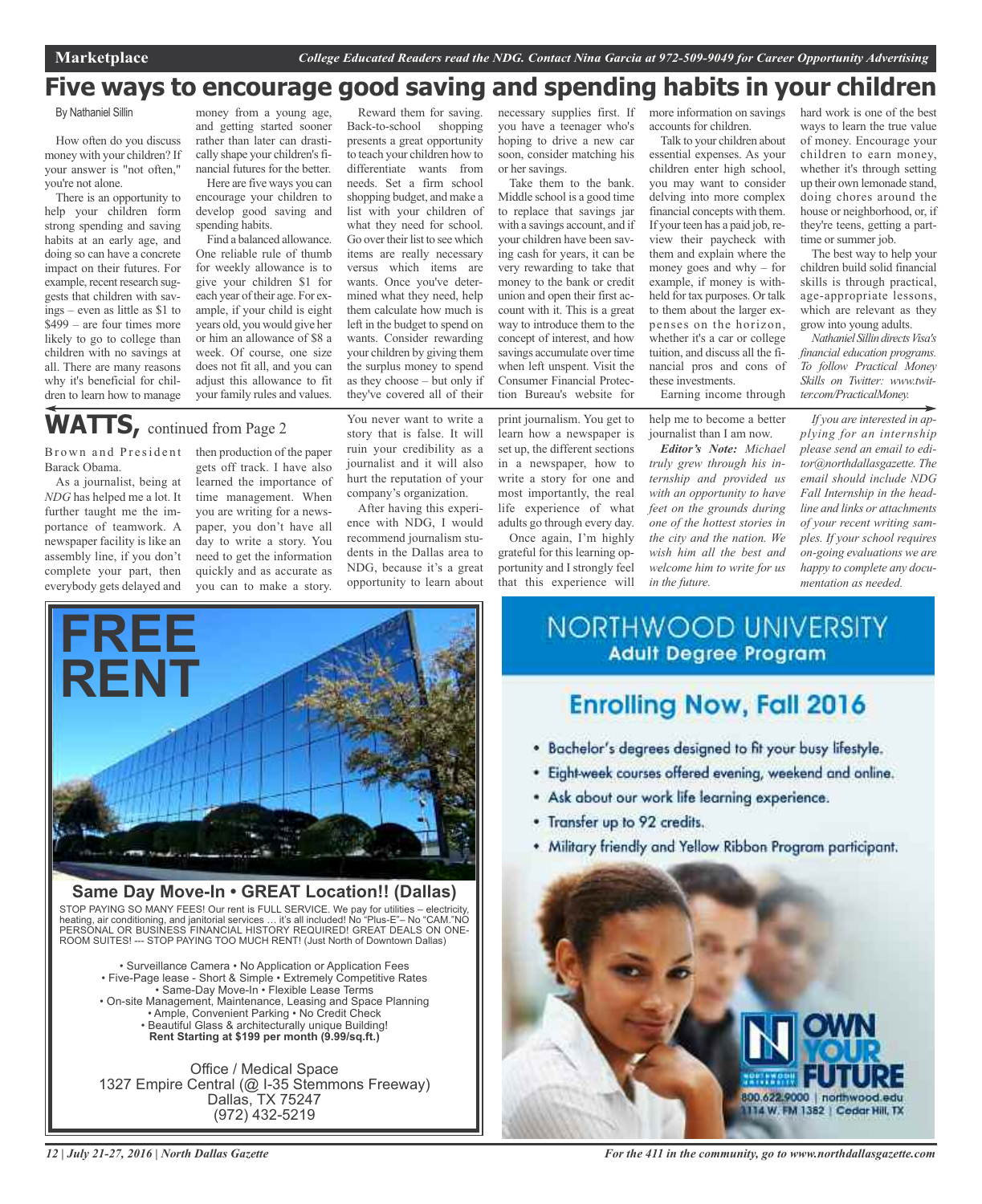#### *On a quest for qualified candidates? Contact Nina Garcia at 972-509-9049* **Career Opportunity**

## **Be sure your resignation letter doesn't 'burn a bridge' with a former employer**

DETROIT – While crafting a resignation letter is simple enough when you're leaving an employer on civil terms, what do you do if you're parting on less than favorable circumstances? Before you give any employer a "piece of your mind", consider that a prospective new employer will likely call your employer at some future date. Writing a resignation note in anger or haste could become an action you will later regret.

However, this does not mean that your letter cannot reflect legitimate concerns regarding appropriate company policy, or the way that you may have been treated. The key is a respectful tone designed to give an employer thoughtful consideration to the concerns you are addressing. Written properly, your letter might even result in further investigation or remedial action by an employer concerned that their actions may have violated company policy, or the law.

Below are some examples of how your resignation letter might be worded.

**Example #1: Resignation due to bullying, harassment, age discrimination or sexual overtones**

"As you may or may not be aware, some members of your management team do not adhere to appropriate company policy. Accordingly, I regretfully tender my resignation having experienced unsuitable corporate behavior."

**Example #2: Resignation due to Philosophical Differences**

"Please accept this as my official notice of my resignation. As you are aware, over the last twelve months we have had numerous differences of opinion regarding best practices and goals for the company's Global project.

Unfortunately, it is clear to me that you and I will be unable to resolve our differences. Therefore, I feel that my resignation is the best option for the team and all concerned."

Once your resignation has taken effect, you will want to ensure that your former employer offers no unfavorable commentary about you to prospective new employers. A prudent first step would be to have an organization like Allison & Taylor (www.allisontaylor.com) conduct a reference check on your behalf, typically with your former supervisor and Human Resources (the two parties most likely to be contacted

by potential new employers). If their commentary is in any way unfavorable, you will have some form of recourse – e.g. through a Cease & Desist letter - in discouraging them from offering such commentary again. (The success rate of these letters is extremely high.)

In summary, be sure to craft your resignation letter with the same care that you would with a resume or cover letter. To the best of your ability, leave on good terms with an employer to ensure your next job offer is presented sooner, than later.

**Owner Operators!** Home Daily, Benefits! CDL-A, 1Yr. Exp, Great Driving Record, Pneumatic Tank & End Dump.

**sunsetlogistics.com** 817-589-1455 or 888-215-4285

### **STEM,** continued from Page <sup>6</sup>

new, the cars would include. The young men designed everything from cars that could hover and drive themselves to cars that could be unlocked with a fingerprint rather than a key.

The crowd was populated with young, Black boys, mainly middle and high school-aged, from across the nation including 13 year-old Noel Towson, who finds the 100 Black Men beneficial to him.

Towson, along with five other young men from the South Bend, Ind., chapter, came to the conference with his chaperone Eldridge Lewis Chism Jr., who is also a 100 Black Men member. Chism has been involved with the organiza-

tion for years and found the conference and panel beneficial because it gave the young men "new thoughts and new ideals and hopefully provide<sup>[d]</sup> them an opportunity."

"My mom took me to the '100 Black Men' the first time," said Towson. "I liked what they taught us, the life lessons and how to better prepare ourselves for the future, so I just stuck with it."

Brelaun Douglas is a 2016 NNPA "Discover The Unexpected" (DTU) journalism fellow at the Atlanta Voice. The DTU journalism fellowship program is sponsored by Chevrolet. Check out more stories by the fellows by following the hashtag #DiscoverTheUnex-

### **North Dallas Gazette is looking for a Writer / Stringer in the Irving Area.** Candidate would cover Irving City Council

Meetings & Irving ISD Board Meetings.

Also, Candidate would be a contributing writer, submitting general interest stories from the Irving area.

Interested?

**Send resume and writing samples to: inquiries1909@gmail.com**

pected on Twitter and Instagram. Learn more about the program at nnpa.org/dtu.

### **Experienced Print & Web advertising Indoor sales.**

12.00 to 15.00 per hour against commission. Candidate must have 3 years of Verifiable experience. Must be able to sell minority Media, Print & Web 25 to 30 hours weekly. Must be highly motivated and a Self-Starter.

**ONLY EXPERIENCED ADVERTISING CANDIDATE SHOULD APPLY.**

Send Resume to: **Inquiries1909@ gmail.com** Or leave message @ **972.432.5219**



**Attention Suppliers of Goods, Services and Construction Review Competitive Opportunities at www.bidsync.com**

**GARLAND** 

**DO YOU WANT AN EXCITING AND REWARDING CAREER? PURSUE A CAREER AS A POLICE OFFICER OR FIREFIGHTER!**

• Competitive wages<br>• Array of benefits<br>• Education incentive pay<br>• ...and more

REGISTER ONLINE TO TAKE THE CITY OF IRVING'S NEXT CIVIL SERVICE ENTRANCE EXAM

### *www.cityofirving.org*

*The City of Irving does not discriminate on the basis of race, sex, religion, age or disability in employment or the provision of services.*

**Statewide African American Press\Association is seeking a statewide sales representative.**

The Texas Publishers Association is seeking a statewide sales representative to



represent the overall sales objective for the organization. Individual must have a proven sales track record with local and regional sales strategies.

Also the individual must be:

- A self-starter
- Have excellent written and verbal communication skills
- A visionary
- Professional

• Have excellent organizational skills Previous advertising agency and direct sales experience a plus. Position is commission based.

Serious inquiries only. **Please email resume to inquiries1909@gmail.com or leave a message for the position at 972-432-5219.**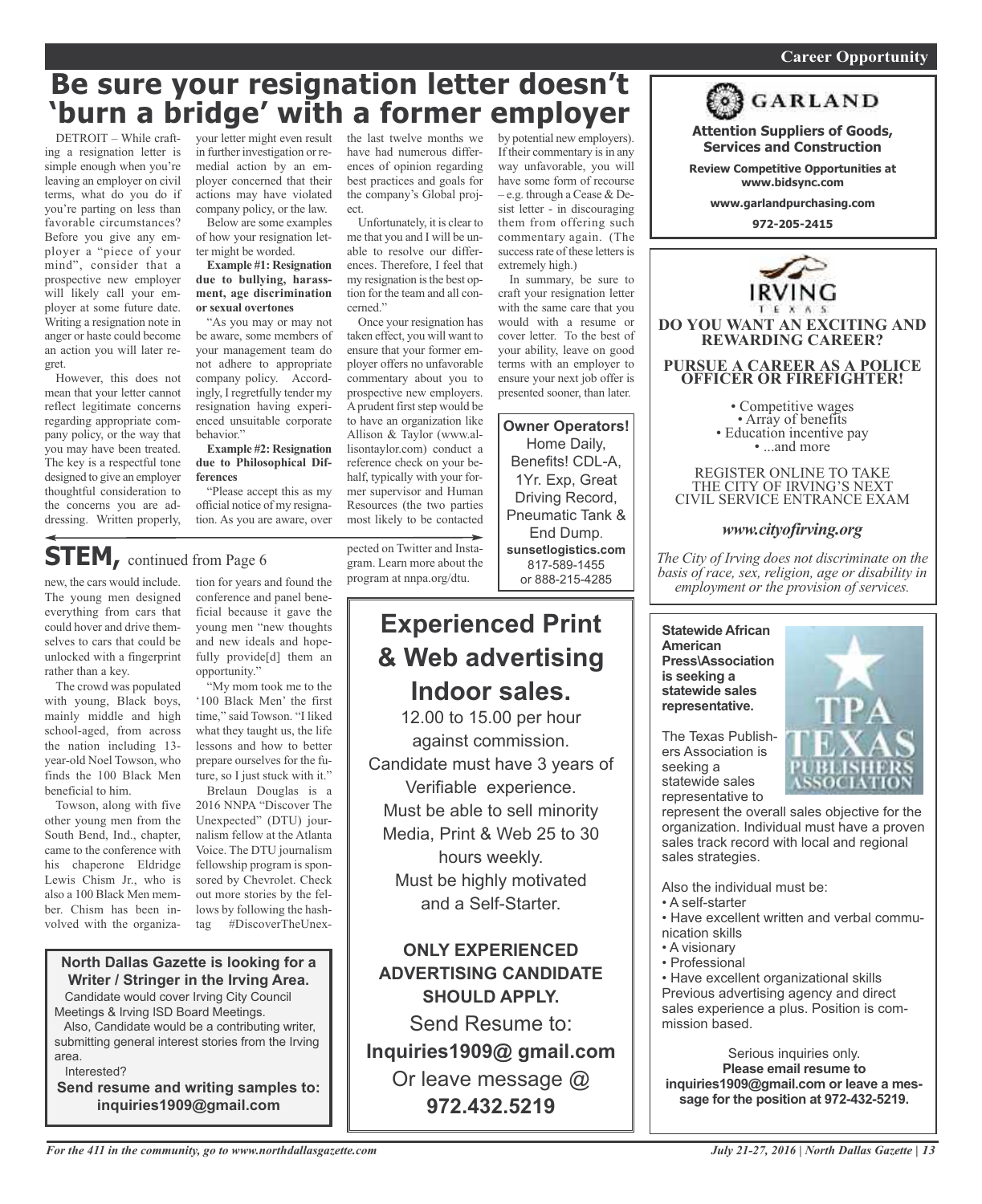### **Church Happenings www.NorthDallasGazette.com**

### **BETHEL BIBLE FELLOWSHIP, CARROLLTON (A PLACE TO BELONG)**

### **July 24, 9:45 a.m.**

You're invited to our Sunday Morning "Prayer and Meditation" followed by Morning Worship Service at 10 a.m. See what God is doing through and with us; you will be blessed.

### **July 24, 12 Noon**

How do you impact others? Join us Sunday at noon in Bible Study; Senior Pastor Woodson or Pastor Brenda Patterson will teach a series on "Design for Discipleship, Book 4, Chapter 1."

### **July 27, 7 p.m.**

Join us in Wednesday's Prayer and Bible Study Class with Senior Pastor Woodson and Pastor Brenda Patterson teaching a series on "Design for Discipleship, Book 4. Chapter 1." Spiritual maturity is God's desire for you. It's Time to Grow; Ephesians 4:12 & 13.

### **July 29, 7-9 p.m.**

Don't miss this "Youth Adult Explosion;" plan to come to Bethel Bible Fellowship and enjoy young adults showcase their musical and speaking gifts to glorify God! There will be music, spoken word, singing, dance, FREE FOOD and prizes. For additional info email: kjones2295@gmail.com or click on our web page below.

Dr. Terrance Woodson, Senior Pastor 1944 E. Hebron Parkway Carrollton, TX 75007 972-492-4300 www.bethelbiblefellowship.org

 $\mathcal{L}_\text{max}$  , which is a set of the set of the set of the set of the set of the set of the set of the set of the set of the set of the set of the set of the set of the set of the set of the set of the set of the set of

**FELLOWSHIP CHRISTIAN CENTER CHURCH IN ALLEN "THE SHIP"**

our main campus at 200 West Belmont Drive for Morning Worship Services followed by our Sunday Worship Services at Bolin Elementary School in Allen, Texas 75002, you will be blessed.

### **July 24, 7 p.m. Every 4th Sunday**

Calling All Youth! Join our Hype Sunday Worship on our main campus at 200 West Belmont Drive for fun and fellowship and be blessed

### **July 27, 12 p.m.**

Join us in our Wednesday's 12 Noon-Day Live, Prayer and Bible Study and/or our Wednesday Night Live, Prayer and Bible Study at 7 p.m. to learn more about God's Word at the Joycie Turner Fellowship Hall, 200 West Belmont Drive in Allen. Be encouraged by God's plan for your maturity and His glory; and most of all, be prepared to grow.

Dr. W. L. Stafford, Sr., Ed. D. Senior Pastor

5705 Cheyenne Drive at Bolin Elementary School in Allen 75002 for Sunday Morning Worship and the Admin. Building Address is 200 W. Belmont Drive Allen, TX 75013 972-359-9956 www.theship3c.org

#### **INSPIRING BODY OF CHRIST CHURCH, Let's Go Fishing! MATTHEW 4:19**

 $\mathcal{L}$  , and the set of the set of the set of the set of the set of the set of the set of the set of the set of the set of the set of the set of the set of the set of the set of the set of the set of the set of the set

**July 24, 7:30 and/or 11:30 a.m.** You're invited this Sunday as we praise, worship, honor and magnify God's Holy name.

### **July 25, 7 p.m.**

Join us in Monday School as we grow in God's Word and learn what God has to say to us.

### **July 26-28, 7 p.m.**

You're invited to "Mending Broken Nets." Christians, "It's time to share!!!" Let's be honest - all ministries, whether big or small, experience targeted and precise challenges that threaten to weaken or worse breakdown our nets. That being the people, structure, systems, and these nets impact of our churches.

Pastor Rickie Rush 7701 S Westmoreland Road Dallas, TX 75237 972-372-4262 www.Ibocchurch.org

### **MT. OLIVE CHURCH OF PLANO (MOCOP)**

 $\mathcal{L}_\text{max}$  , which is a set of the set of the set of the set of the set of the set of the set of the set of the set of the set of the set of the set of the set of the set of the set of the set of the set of the set of

#### **July 24, 10 a.m.**

Join us for Worship Service as we praise and worship God for His Honor and His glory; and don't forget to comeback at 7 p.m. for our Brazilian Church.

### **July 27, 7 p.m.**

You're invited to our Wednesday's Bible Study class; you will learn what God has to say to us. Come to be encouraged by God's plan for your spiritual growth and His glory.

Pastor Sam Fenceroy Senior Pastor and Pastor Gloria Fenceroy 300 Chisholm Place Plano, TX 75075 972-633-5511

### Investors Liquidation Sale: **Laurel Land Cemetery Burial Plot For Sale (one space) Section # 3, Space # 15, Lot # 20**



Laurel Land Cemetery charges for cost of single Plot: \$3995.00 Discount Amount, if you act right away: <\$1745.00> (your savings) Your Cost: \$2250.00

> **Call Today! 972.432.5219** (leave message,if no answer)

### www.mocop.org  $\overline{\phantom{a}}$  , and the set of the set of the set of the set of the set of the set of the set of the set of the set of the set of the set of the set of the set of the set of the set of the set of the set of the set of the s

**SHILOH MBC IN PLANO (WHERE COMMUNITY BECOMES FAMILY)**

### **July 24, 8 a.m.**

**And 11 a.m.** Join us for Worship Services and fellowship as we give God all glory, honor and praise.

### **July 27, 7 p.m.**

You're invited to our Wednesday's Bible Study to learn more about God's Word. Come and be encouraged by God's plan for



### **July 29, Friday, 7 p.m. And July 30,**

**Saturday, 2 p.m.** Join us for our 2016 SMBC

Youth and Parent Conference Click here to register online.

Our church ministries offer opportunities for motivation and growth; join us and see.

Dr. Isaiah Joshua, Jr. Senior Pastor 920 E. 14th Street Plano, TX 75074 972-423-6695 www.smbcplano.org



Kedra A. Flowers CPA PC

### www.**IRSsafe**.com

NDG now has a "Special Advertising Package"for churches and non-profit organizations that need to let the community know about your Special Event.

### Opportunity You Can Measure...

### **Church Events**

- Church Anniversary
- Pastor's Anniversary
- Women's Day
- Men's Day

### **Non-Profit Org. Events**

- Fundraisers
- (Concerts)
- Special Events
- (Personal or Community)

### Special Rate \$199

(Black & White, per insertion) Ad size - 4.905"x 6"(Quarter Page, B&W) (NOTE: Color Ad \$75 extra per inserion) Production disclaimer - NDG ad meake-ready is not included in promotion. Layout/production of "copy ready"ad will be a nominal extra cost. E-mail ad copy to: Marketing@NorthDallasGazette.com or call our Marketing Department today! 972-509-9049

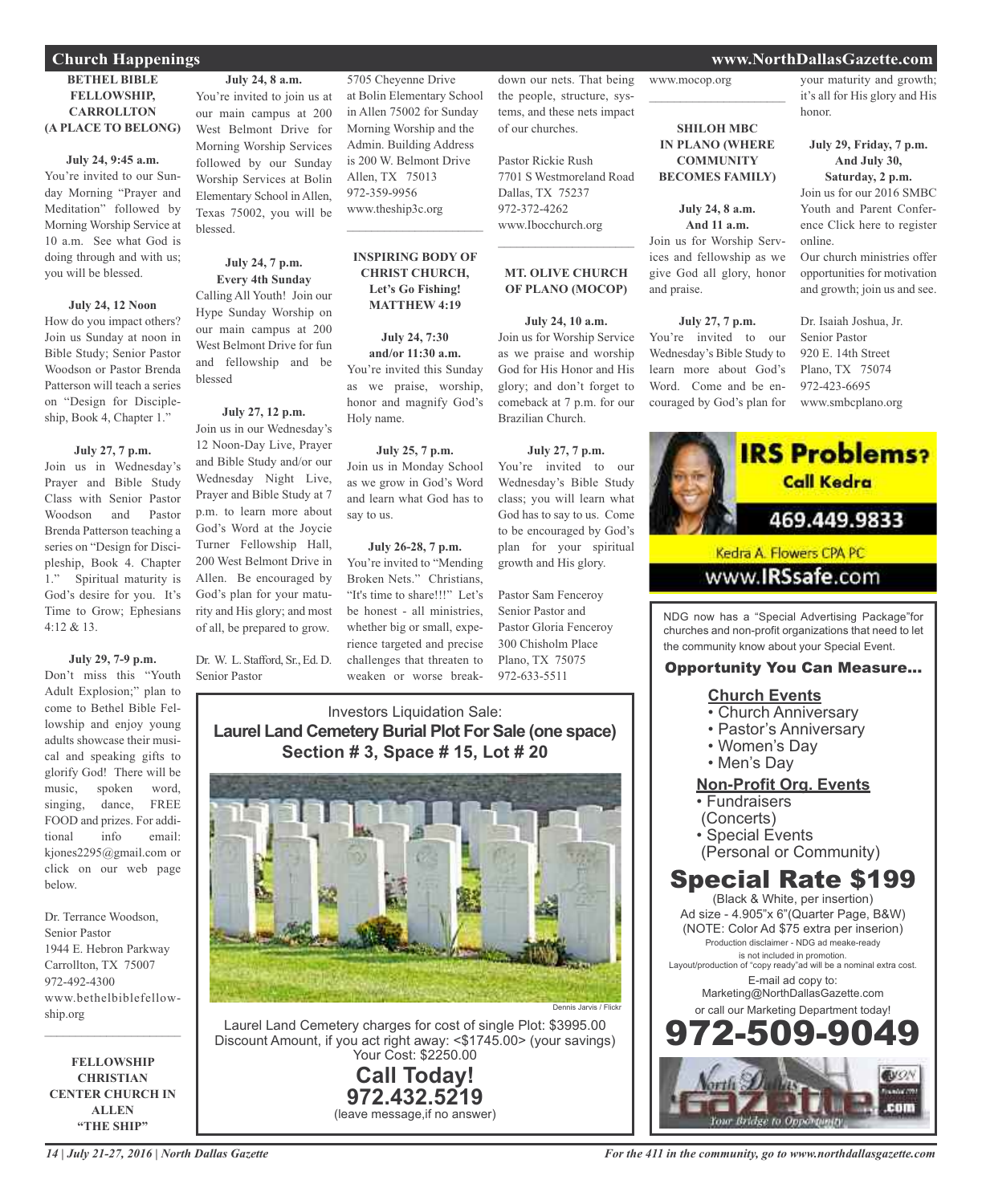#### **www.NorthDallasGazette.com Church Directory**

# **What to do when you feel disheartene**



*Send email to: businessoffice@ northdallasgazette.com to sign up for Sister Tarpley's weekly electronic newsletter.*

*"And in the morning, rising up a great while before day, He (Jesus) went out, and departed unto a solitary place, and there prayed."* **Mark 1:35.**

With the dreadful state of our country, Black men are being killed by bad policemen and nothing is being done about it.

Two Black men killed eight officers and injured others because of injustices in oursociety, our economy, the cost-of-living ever increasing, abuses and stress at home and in the work-place.

Sickness and death among us and some individuals can't find a job. Sin is the cause of all of this. Yes, there are plenty of people that can feel dishearten or down-in-the dumps.

However, think about this, what happens when your car

is getting close to running out of gas? You look for a gas station to get the car refueled. It doesn't matter the price of the gas.

You may even complain about the high price of the fuel (I have, at times; but, some good advice from my late pastor, Elder Philip White, thank God that you have money to buy the gas); eventually you will get gas or your car will stop running!

When most people are hungry, they eat; when they are thirsty, they drink some liquid (water, soda, juice, etc.); when they are sick they see a doctor; and when they feel pain, they take aspirins or other medications.

As Believers in Christ and what He did at the cross when we feel that we are spiritually drained, we refuel our spiritual lives by praying to our Heavenly Father.

When Jesus was on earth, He was fully spirit and human. Everything He did was based upon receiving specific directions or instructions and power from His Father to do them.

At the time He was not operating as God, but as a



reflect on the past with **Historical Perspectives from Sister Tarpley** Hear what it was like growing up in <sup>a</sup> very different Dallas when Booker T. Washington was <sup>a</sup> black school. Sister Tarpley graduated frm there and went on to college and later became <sup>a</sup> city councilmember in Carrollton.

North Dallas Gazette takes a moment to





human with the same limitations that humans have.

Jesus knew one of the key ways to refuel His mind, body and spirit was by spending time in prayer to His Heavenly Father. Jesus is our example, our role model.

No one had a schedule as demanding as Jesus. He healed the sick; delivered

people from demons. He Jesus if we expect to have traveled from town to town, often walking many miles between towns and cities.

He spent a lot of time with people. His body and His spirit became fatigued. It was draining, I am positive, to minister for extended periods of time.

Praying is a critical discipline for every follower of



*Tyanna Lott, Sister Tarpley's grandchild, went on a mission trip with other church members from Freedom Life Church in Carrollton this week mentoring young people for God's honor and glory*



power and victory in our Christian walk. Each believer need to find

a solitary place to focus upon the Lord, His Word and His input for our lives on a daily basis.

If constant praying is not a part of your daily experience, why not start now (today or early tomorrow morning) with a few minutes of focused time of reading and praying.

You will be encouraged and inspired with the new spiritual focus you will have by making this a priority in your life.

If you find that difficulty to do, ask God to help you have a servant spirit. First begin by thanking Him for all that He does in your life and all that He has given you.

Then ask Him to help you to become a faithful steward of what He has entrusted you with. Ask God for grace and strength to walk through your trials and tests victoriously so that you may prove that you are a faithful servant and a godly witness for Him.

Go to the Bible to meet Christ. Remember, "Trust the past to God's mercy, the present to God's love and the future to God's providence". – St. Augustine of Hippo.







Īsiah Joshua, Jr. Fustor

SMBC: A church Focused on Excellence while Teaching the Word. Preaching the Gospel, Reaching the World

Worship Times: 8 and 11 a.m. Sunday School: 9:45 a.m. Mid-week: Wednesday at 7:00 p.m. Youth Church: Every 3rd, 4th, and 5th Sunday at 10:45 a.m. AWANA: Wednesday at 6:30 p.m. Contact Information: 972-423-6695 www.smbcplano.org

*For the 411 in the community, go to www.northdallasgazette.com*